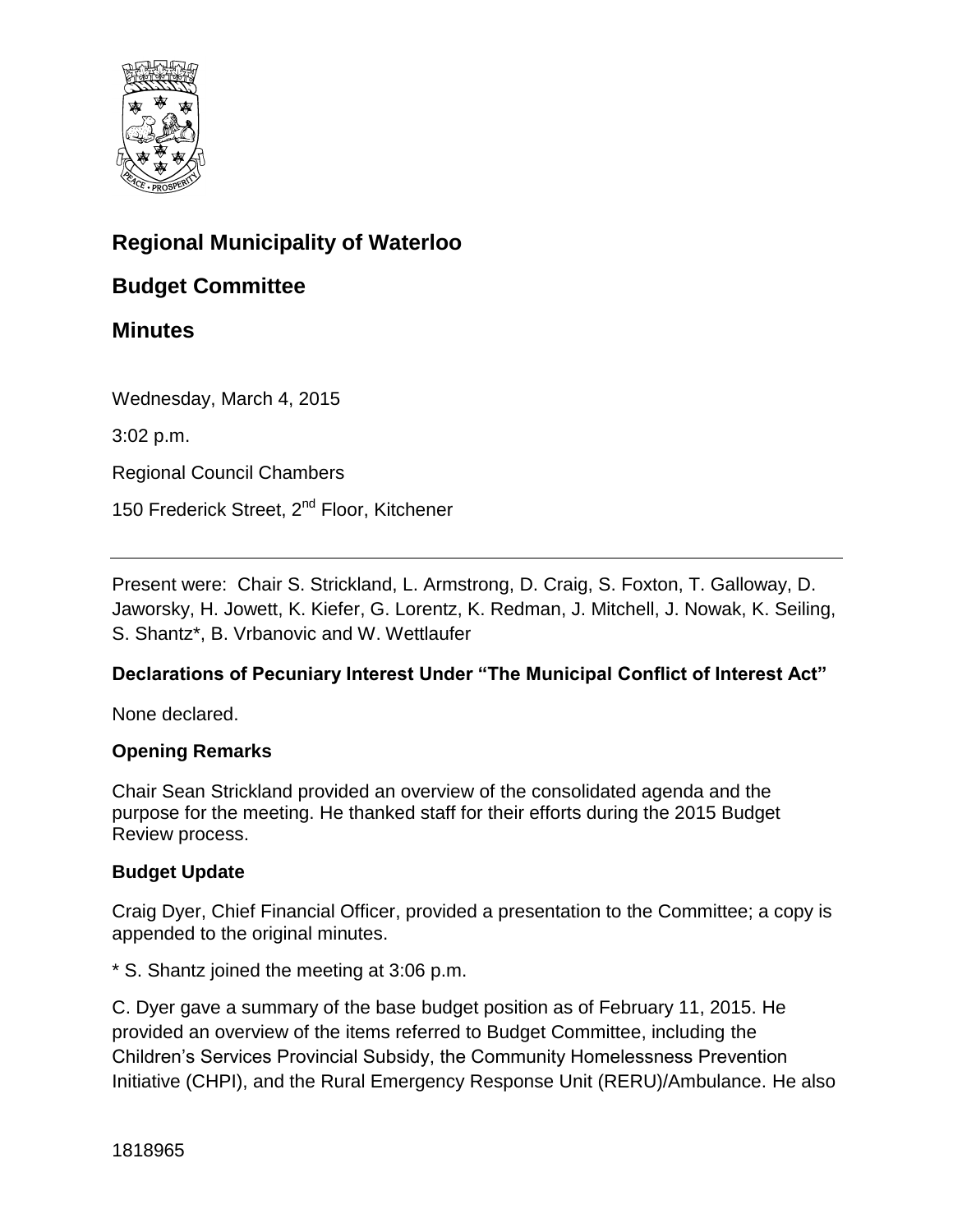noted the additional funding requests from Innisfree House, Haven House, the Fashion History Museum and the Sexual Assault Support Centre.

He highlighted the Budget Issue Papers and the related budget impact of \$1.577M (0.36% tax rate impact); he noted the Budget Issue Papers with no incremental levy impact. He gave an overview of the Budget Issue Papers with a levy impact, including the Waterloo Region Economic Development Corporation; the implementation of the Mobility Plus Business Plan; Paramedic Services upgrade of a RERU; Sunnyside Home Resident Care; Corporate IT Solutions Administration and Support and Capital Financing. He also gave an overview of updates to the User Fees and Charges; By-law Municipal Budget Regulations; general Budget Resolutions; and the Police Services and Library Services motions. He summarized the Budget Position as of March 4, 2015 and the 2015 tax impacts specific to area rating.

a) COR-FSD-15-05, 2015 Budget Update was received for information.

b) COR-TRY-15-17, 2015 Budget - Requests For Funding was received for information.

c) PHE-IDS-15-04, Sexual Health Youth Strategy Funding was received for information.

#### **Information Papers**

- a) 2015 Region of Waterloo Library Budget was received for information.
- b) Fees and Charges By-law was received for information.
- c) Municipal Budget Regulations was received for information.
- d) Background Information Re: Fuel Price Strategy was received for information.
- e) Background Information Re: Cost of Waste Pick-Up was received for information.

#### **Introduction of the Main Budget Motion**

Moved by T. Galloway

Seconded by S. Foxton

That the Regional Municipality of Waterloo approve the 2015 Tax Supported Operating Budget with a property tax levy of \$303,251,994 (2.03%), excluding Police and Library Services and inclusive of the staff recommended Budget Issue Papers;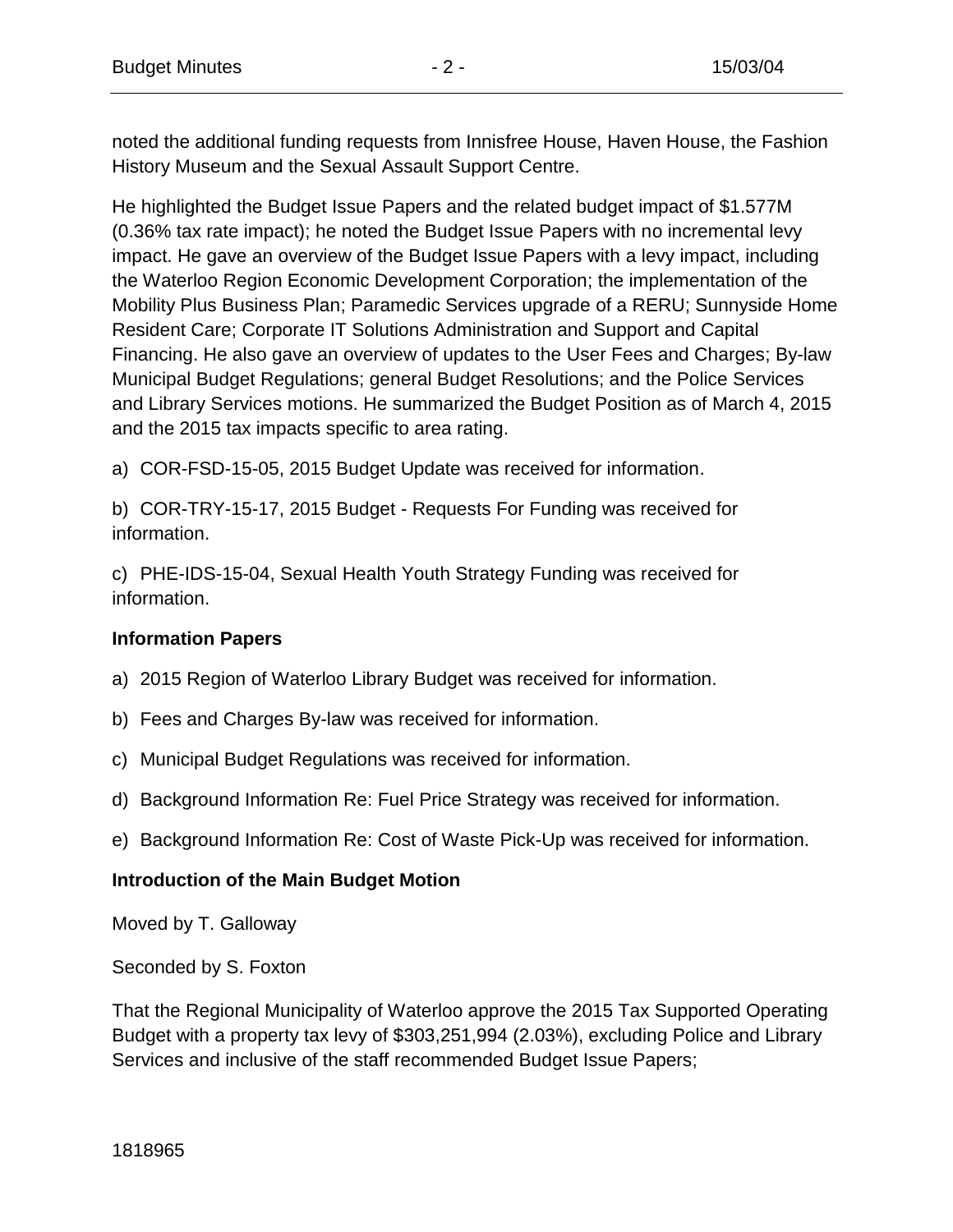And That the Regional Municipality of Waterloo approve the 2015 Tax Supported Capital Budget and 2016-2024 Tax Supported Capital Forecast, excluding Police and Library Services.

#### **Budget Amendments/Resolutions**

### **Items Referred from the Community Services Committee**

CSD-CHS-15-05, 2015 Provincial Funding for Children's Services

Moved by G. Lorentz

Seconded by K. Kiefer

That the Regional Municipality of Waterloo increase the 2015 Children's Services Operating Budget by \$313,040 in 100% Provincial funding, \$100,000 net regional tax levy reduction.

Carried, as amended

b) CSD-HOU-15-04, Community Homelessness Prevention Initiative Update

Moved by G. Lorentz

Seconded by K. Redman

That the Regional Municipality of Waterloo increase the 2015 Operating Budget for Housing Services by \$82,500 gross and \$0 net regional levy and increase 1.0 temporary full time equivalent for Housing Services as of April 1, 2015 to March 31, 2016 to support the final CHPI transition year, and refer this matter to Budget Committee for consideration as outlined in report CSD-HOU-15-04, dated February 24, 2015.

Carried

c) PHE-PSV-15-01, Backgrounder on Paramedic Services Budget Issue Paper

J. Nowak introduced the motion and provided comments.

Moved by J. Nowak

Seconded by S. Shantz

That the Regional Municipality of Waterloo take the following action with respect to the 2015 Budget for Paramedic Services: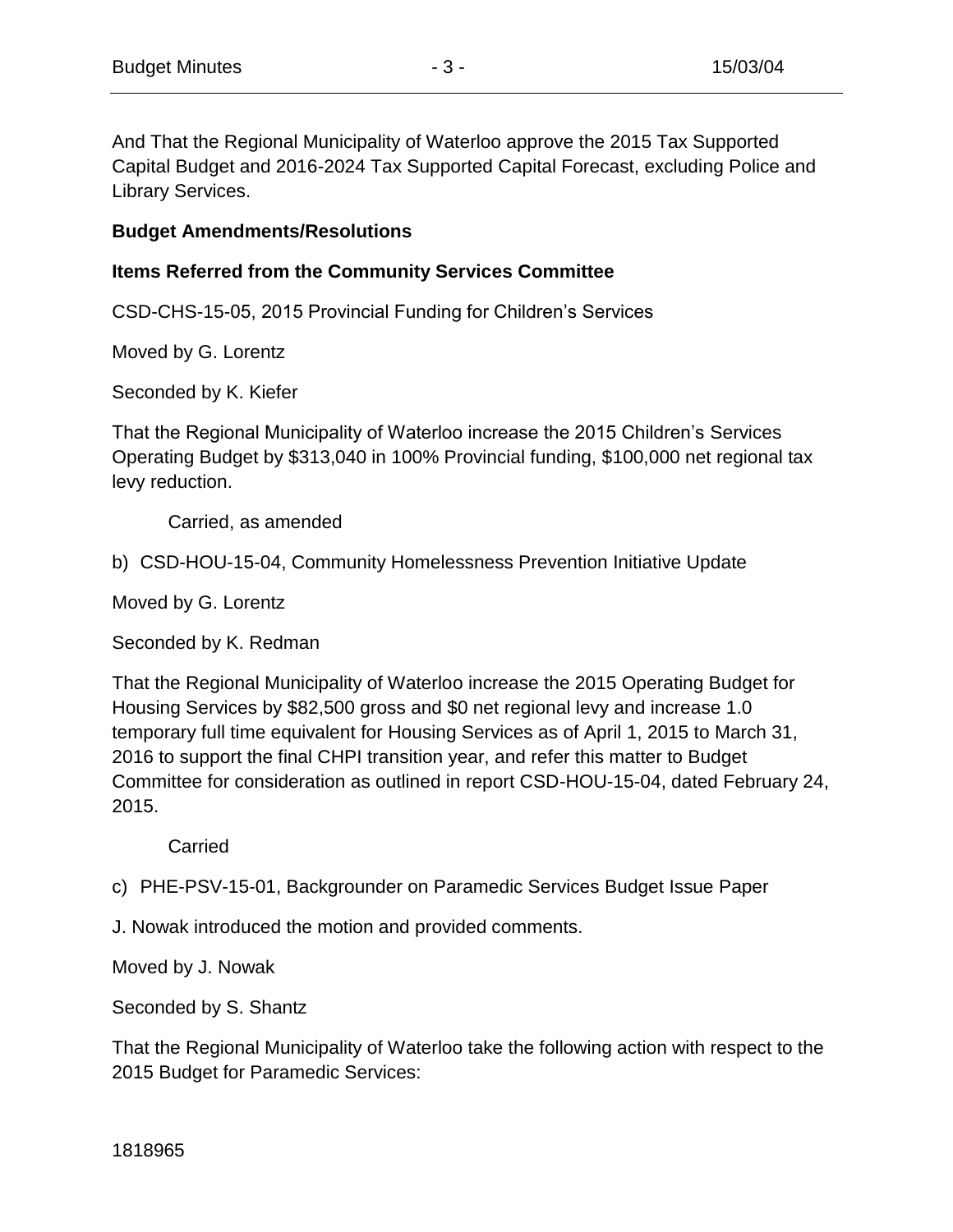- 1. Amend the twelve-hour ambulance Budget Issue Paper to approve the addition to the 2015 Operating Budget of one twelve hour ambulance and maintain the RERU as of July 1, 2015 resulting in a 2015 tax levy increase of \$427,000 and the addition of 6.0 full-time equivalents of staff resources; and
- 2. Approve the addition to the 2015 Capital Budget of one ambulance and necessary equipment at a cost of \$225,000, to be funded from the Capital Levy Reserve Fund.

Carried, unanimously

#### **Councillors' Proposals**

#### **Waste Management**

S. Shantz introduced the motion and provided comments.

Committee members discussed the proposed motion and expressed their concern for keeping the rural waste transfer stations open beyond March 31, 2015. The members stated that they would support an amended motion for one-time funding from the Waste Management Reserve Fund. A friendly amendment was offered to address the concerns.

Moved by S. Shantz

Seconded by S. Foxton

That the Regional Municipality of Waterloo take the following action with respect to the 2015 Operating Budget for Waste Management:

- 1. Approve the continued operation of the four (4) rural waste transfer stations at the existing every other Saturday operating schedule to the end of 2015 resulting in a 2015 tax levy increase of \$131,656 and the addition of 1.5 temporary full-time equivalents of staff resources with one-time funding from the Waste Management Reserve Fund; and
- 2. Amend the Fees and Charges by-law for the four (4) rural waste transfer stations to increase the minimum fee from \$2 to \$5 per visit (up to three bags/items), to delete the existing \$10 half-load fee and to maintain the \$15 vehicle flat rate fee for anything more than 3 bags/items and up to 200 kg/vehicle, effective July 1, 2015; and
- 3. Direct staff to continue to monitor site usage, cost/revenue implications, alternative operating scenarios (including private sector ownership and operations) and report back to Council in August 2015 to allow any action that Regional Council takes to be reflected in the 2016 budget process.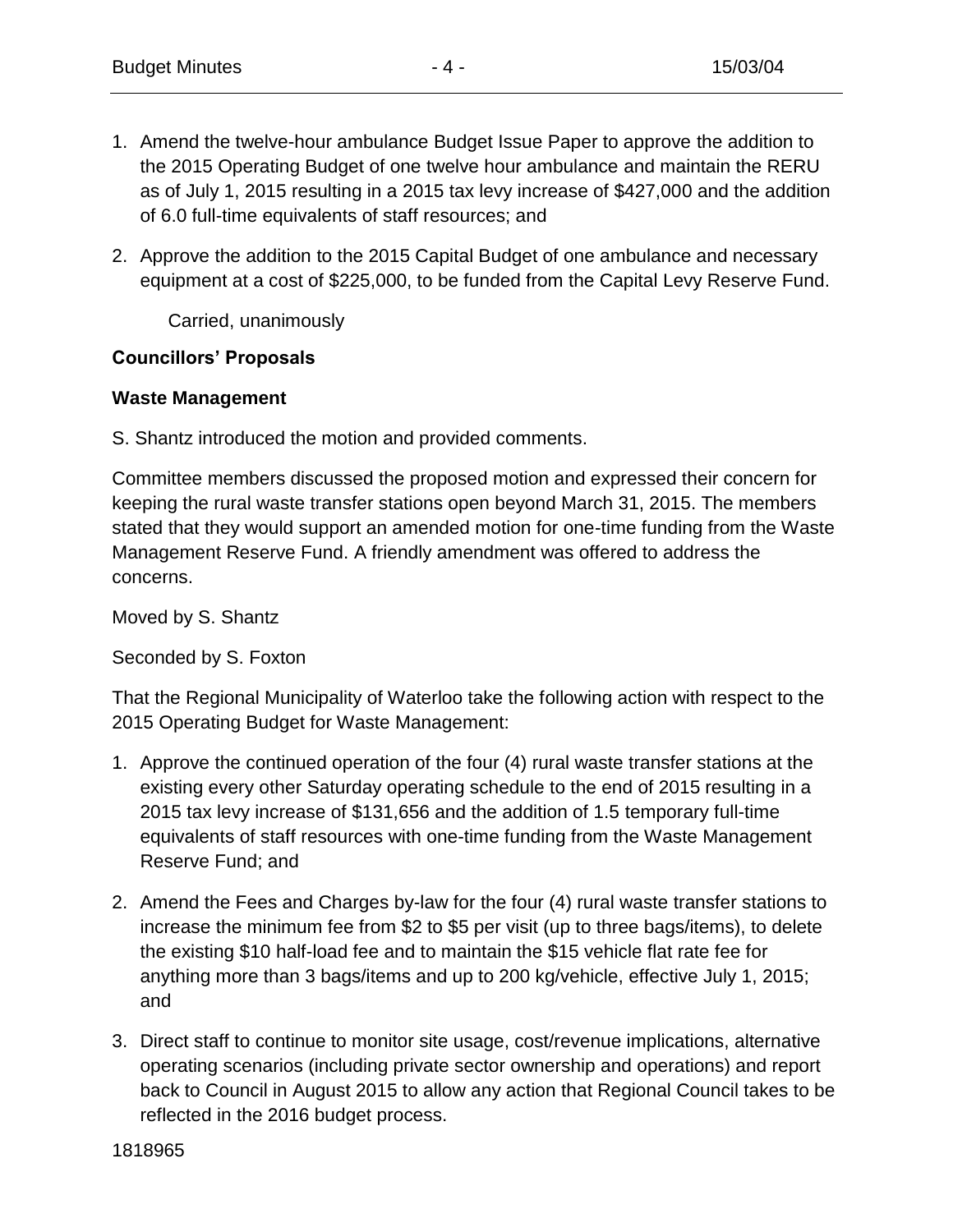Carried, as amended

#### **Grant Request – Haven House**

D. Craig introduced the motion and offered an amendment to the amount and the funding source. He read a letter provided to him from Kim Decker, Cambridge YWCA, in support of Haven House.

The Super Bowl 2015: Domestic Violence Public Service Announcement video was shown, as requested by Councillor D. Craig in support of Women's Shelters.

Moved by D. Craig

Seconded by K. Redman

That Haven House be granted \$50,000 in one-time capital funding to be funded from the Capital Levy Reserve Fund.

Carried, unanimously, as amended

### **Grant Request – Fashion History Museum**

D. Craig introduced the motion with an amendment regarding the funding source and that the funding be one-time only. The Committee discussed the current policy in place for funding arts and culture organizations. There were suggestions about the need to review the policy on grants for arts and culture and other organizations. The Committee agreed to support the request only as a one-time economic development measure.

Moved by D. Craig

Seconded by L. Armstrong

Whereas the Fashion History Museum has garnered an international reputation;

And whereas the establishment of cultural nodes have demonstrated economic benefits to surrounding communities;

And whereas, the Fashion History Museum is committed to be part of the expanding community dialogue in the historic part of Hespeler Cambridge,

Therefore be it resolved that the Region of Waterloo support the Fashion History Museum's request for \$45,000 one-time funding from the Capital Levy Reserve Fund to help support its first year start-up.

Carried, as amended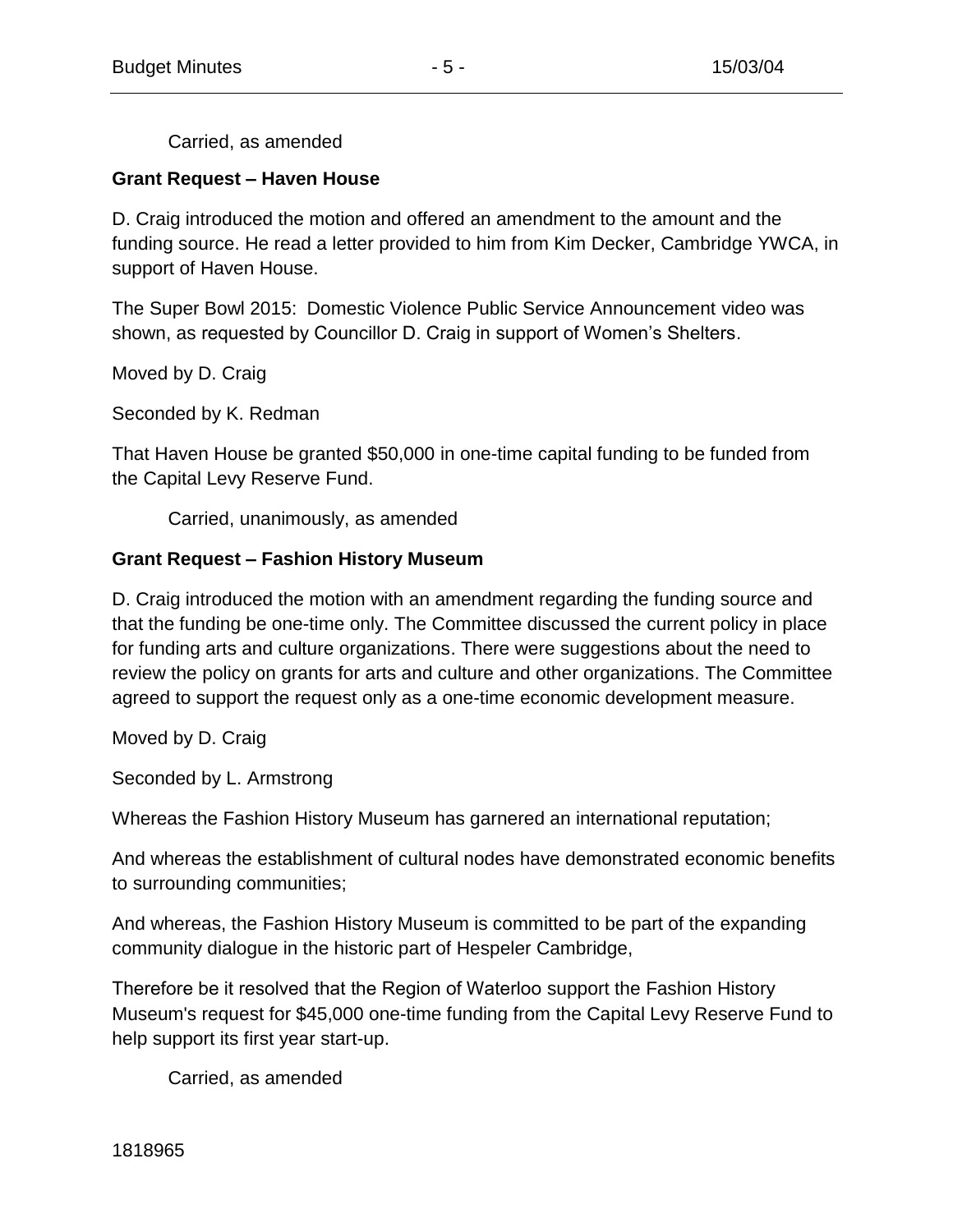As a result of a suggestion made by H. Jowett, Cultural Planning staff were directed to investigate the opportunities for the Region to lease items from the Fashion Museum's inventory for public art use, for example in the aBRT transit stations in Cambridge, in the most cost-effective way. The Committee also agreed to the need for a review of a policy regarding funding of non-profit organizations in the Region.

### **Other Councillor Resolutions**

#### **Committee Chairs' Budget Scenario**

Sexual Health Youth Strategy Funding

G. Lorentz introduced the motion and T. Galloway provided an overview of the intended use for the increased funding in the Public Health program. Dr. Liana Nolan, Commissioner/Medical Officer of Health advised that the increased funding will be used for a purchase-of-service agreement with the Sexual Assault Support Centre and that future provincial cost-sharing opportunities will be investigated.

Moved by G. Lorentz

Seconded by T. Galloway

That the Regional Municipality of Waterloo approve an increase of \$50,000 in funding for Public Health's Sexual Health Youth Strategy, to support the funding request made by the Sexual Assault Support Centre, for counselling and public education programs.

**Carried** 

Moved by T. Galloway

Seconded by D. Craig

That the Regional Municipality of Waterloo approve a capital grant request from Innisfree House of \$200,000, to be paid over the next two years, and funded from the Capital Levy Reserve Fund.

Carried

Moved by T. Galloway

Seconded by D. Jaworsky

That the Regional Municipality of Waterloo adjust the Fuel Budget Strategy from 25% levy reduction/75% capital financing to 45% levy reduction/55% capital financing for an additional net Operating Budget reduction of \$225,000.

Carried

1818965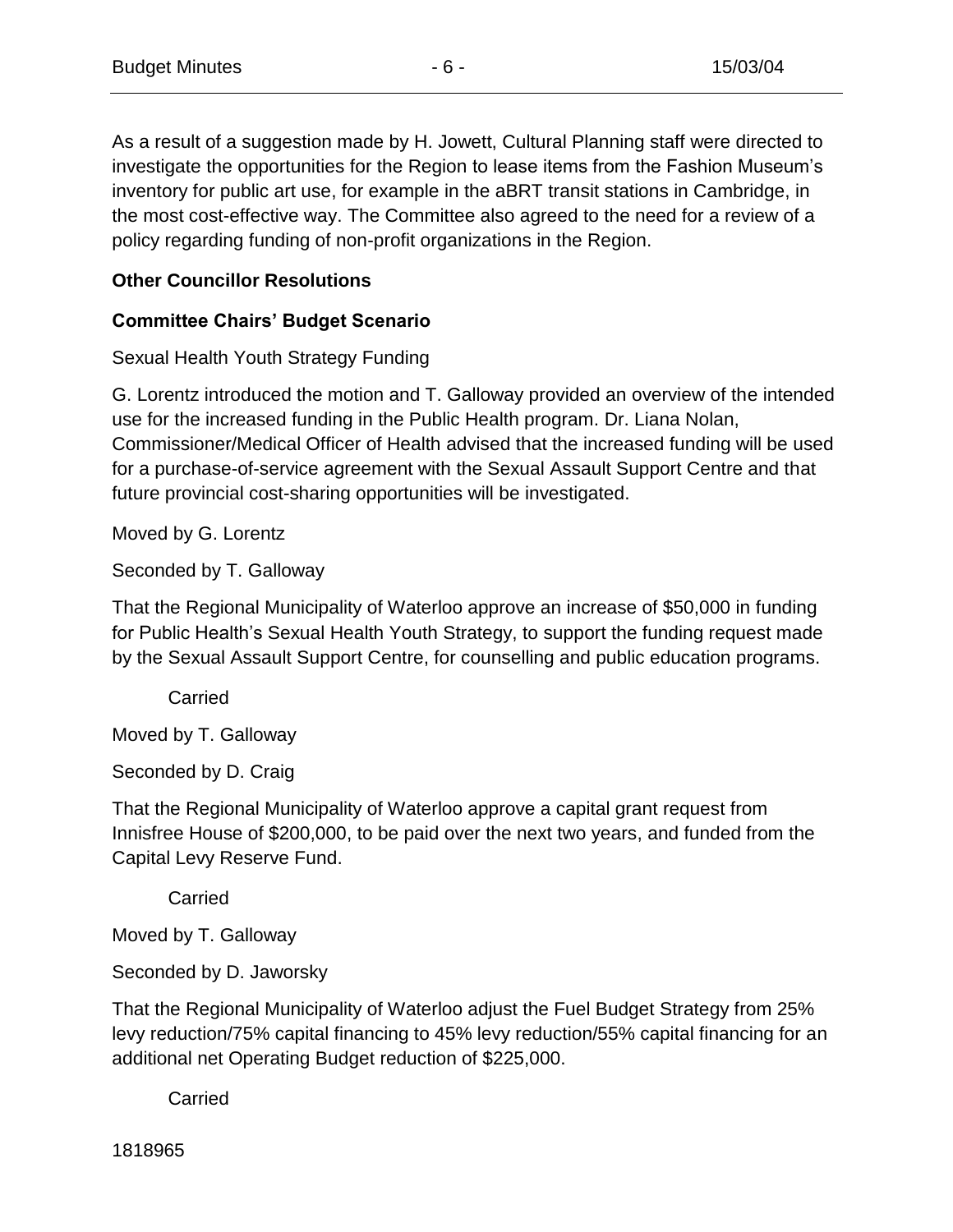Mike Murray, Chief Administrative Officer, provided comments about the current and forecasted balance of the Capital Levy Reserve Fund.

Moved by T. Galloway

Seconded by G. Lorentz

That the Regional Municipality of Waterloo approve a reduction in the proposed transfer from the Operating Budget to the Capital Levy Reserve Fund of \$100,000.

Carried

#### **Other Proposals**

D. Craig noted his concerns about ambulance response times, especially in the City of Cambridge and reiterated his request to have a staff report prepared in the future to address this matter.

W. Wettlaufer introduced a motion to reduce the proposed 2015 tax rate increase; he summarized his proposal for budget reductions.

Moved by W. Wettlaufer

That the Regional Municipality of Waterloo approve the 2015 Regional budget with a tax rate increase no greater than 2%.

The motion failed due to lack of a seconder.

S. Strickland summarized the approved budget amendments including those brought forward from Committee meetings, motions regarding funding to organizations, and other approved proposals by the Committee Chairs and other Councillors. He noted the impact on the proposed figures in the original main motion on the 2015 Tax Supported Operating Budget, excluding Police Services and Library Services.

A recorded vote was requested.

Moved by T. Galloway

Seconded by S. Foxton

That the Regional Municipality of Waterloo approve the 2015 Tax Supported Operating Budget with a property tax levy of \$303,094,994 (1.98%), excluding Police and Library Services and inclusive of the staff recommended Budget Issue Papers;

And That the Regional Municipality of Waterloo approve the 2015 Tax Supported Capital Budget and 2016-2024 Tax Supported Capital Forecast, excluding Police and Library Services.

1818965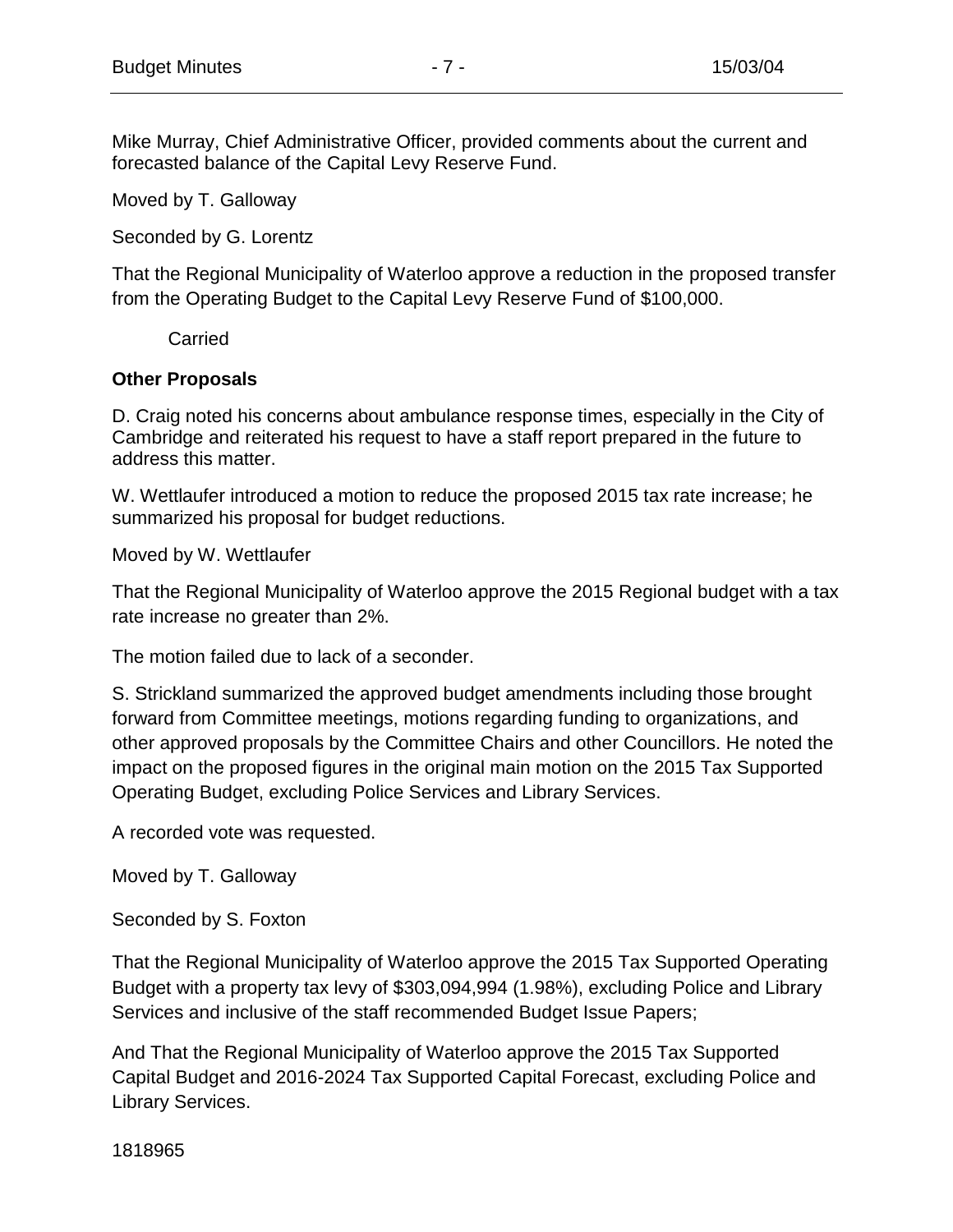Carried, as amended

Yeas: L. Armstrong, D. Craig, S. Foxton, T. Galloway, D. Jaworsky, H. Jowett, K. Kiefer, G. Lorentz, K. Redman, J. Mitchell, J. Nowak, K. Seiling, S. Shantz, S. Strickland and B. Vrbanovic

Nays: W. Wettlaufer

#### **Final 2015 Tax Supported Budget Resolutions**

#### **Regional Services Excluding Police and Library Services**

Moved by L. Armstrong

Seconded by K. Kiefer

That the Regional Municipality of Waterloo repeal By-law Number 14-001 (as amended), being a By-law to Establish Fees and Charges for the Regional Municipality of Waterloo and that a new Fees and Charges By-law be passed including the new and adjusted fees and charges listed on the March 4, 2015 Budget Committee Agenda, as amended.

**Carried** 

Moved by S. Shantz

Seconded by J. Mitchell

That the Regional Municipality of Waterloo receive the Information Paper titled "Municipal Budget Regulations" included in the March 4, 2015 Budget Committee Agenda for information, as required by "Ontario Regulation 284/09".

**Carried** 

#### **Police Services Resolutions**

Moved by G. Lorentz

Seconded by D. Jaworsky

That the Regional Municipality of Waterloo approve the Waterloo Region Police Services 2015 Tax Supported Operating Budget with a property tax levy of \$145,609,556 (0.58%) as recommended by the Police Services Board on March 4, 2015.

Moved by G. Lorentz

Seconded by S. Foxton

1818965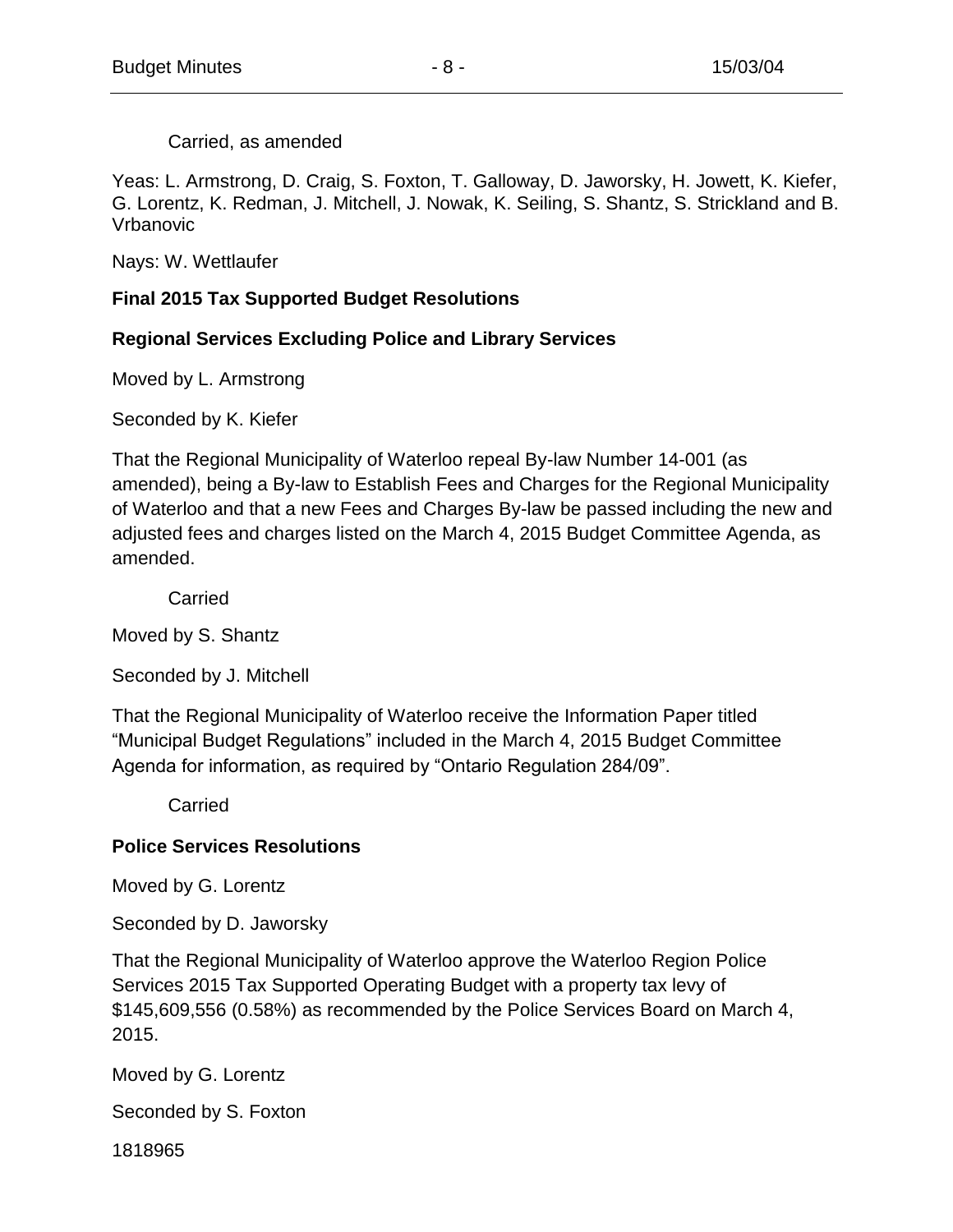That the Regional Municipality of Waterloo approve the Waterloo Regional Police Services 2015 Tax Supported Capital Budget and 2016-2024 Tax Supported Capital Forecast as recommended by the Police Services Board on March 4, 2015.

Moved by W. Wettlaufer

That the Regional Municipality of Waterloo reduce the Waterloo Region Police Services 2015 Tax Supported Operating Budget by \$455,000.

The motion failed due to lack of a seconder.

A recorded vote was requested on the original Police Services motions.

Yeas: L. Armstrong, D. Craig, S. Foxton, T. Galloway, D. Jaworsky, H. Jowett, K. Kiefer, G. Lorentz, K. Redman, J. Mitchell, J. Nowak, K. Seiling, S. Shantz, S. Strickland and B. Vrbanovic

Nays: W. Wettlaufer

The original motions were carried.

### **Library Resolutions**

Moved by L. Armstrong

Seconded by S. Shantz

That the Regional Municipality of Waterloo approve the following with regard to the Region of Waterloo Library Budget, as described in Report P-LIB-15-03, dated February 3, 2015:

- a. the 2015 Library Operating Budget with a net levy of \$2,493,121 (0.02%); including \$76,000 for initiatives to be fully funded through contributions to operating from the Taylor Bequest (\$60,000) and the Ontario Library Capacity Fund (\$16,000);
- b. the 2015 Library Capital Budget; and
- c. the 2016 2024 Library Capital Forecast.

**Carried** 

Moved by K. Redman

Seconded by S. Shantz

That the meeting adjourn at 5:02 p.m.

Carried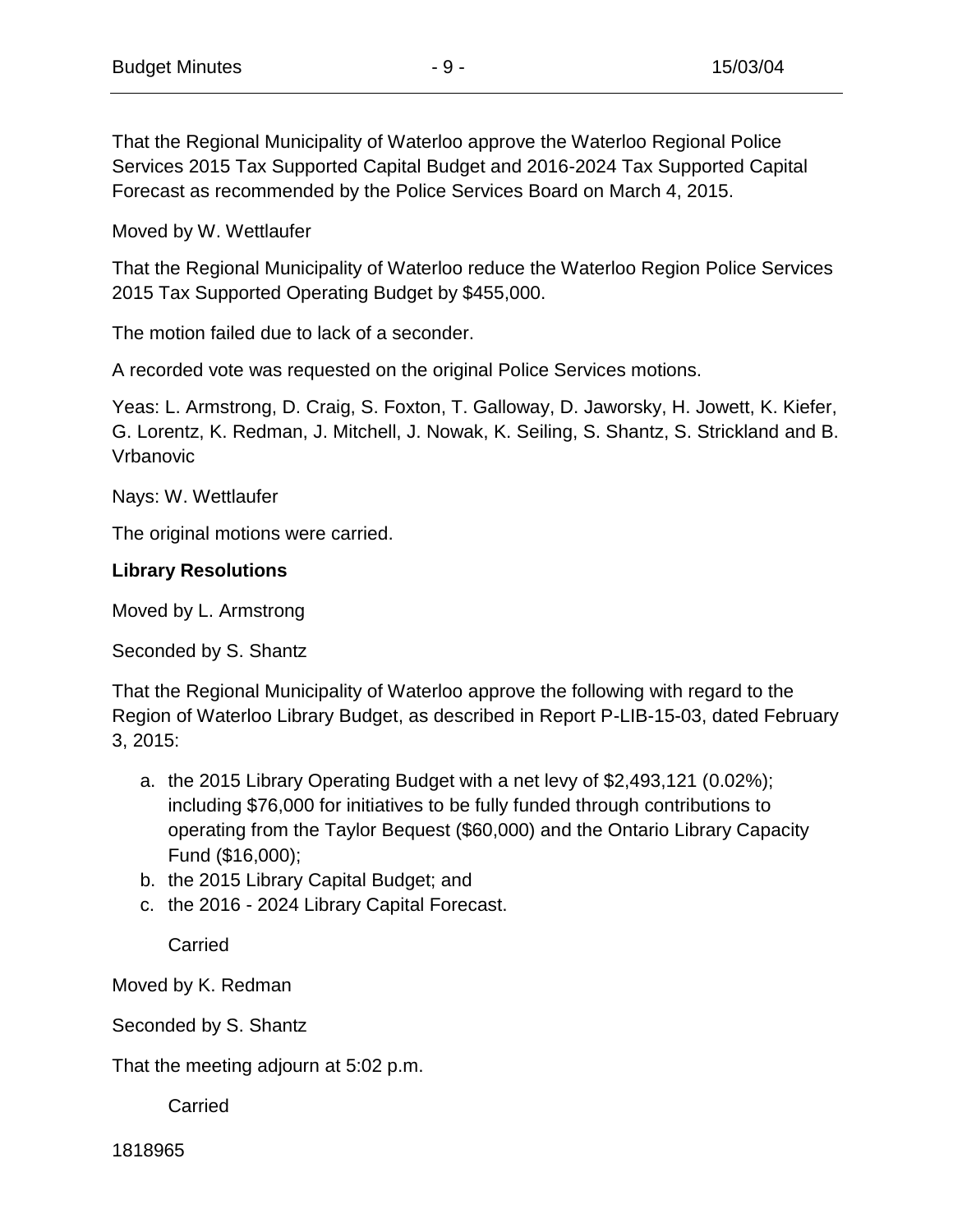**Committee Chair**, S. Strickland

**Committee Clerk**, S. Natolochny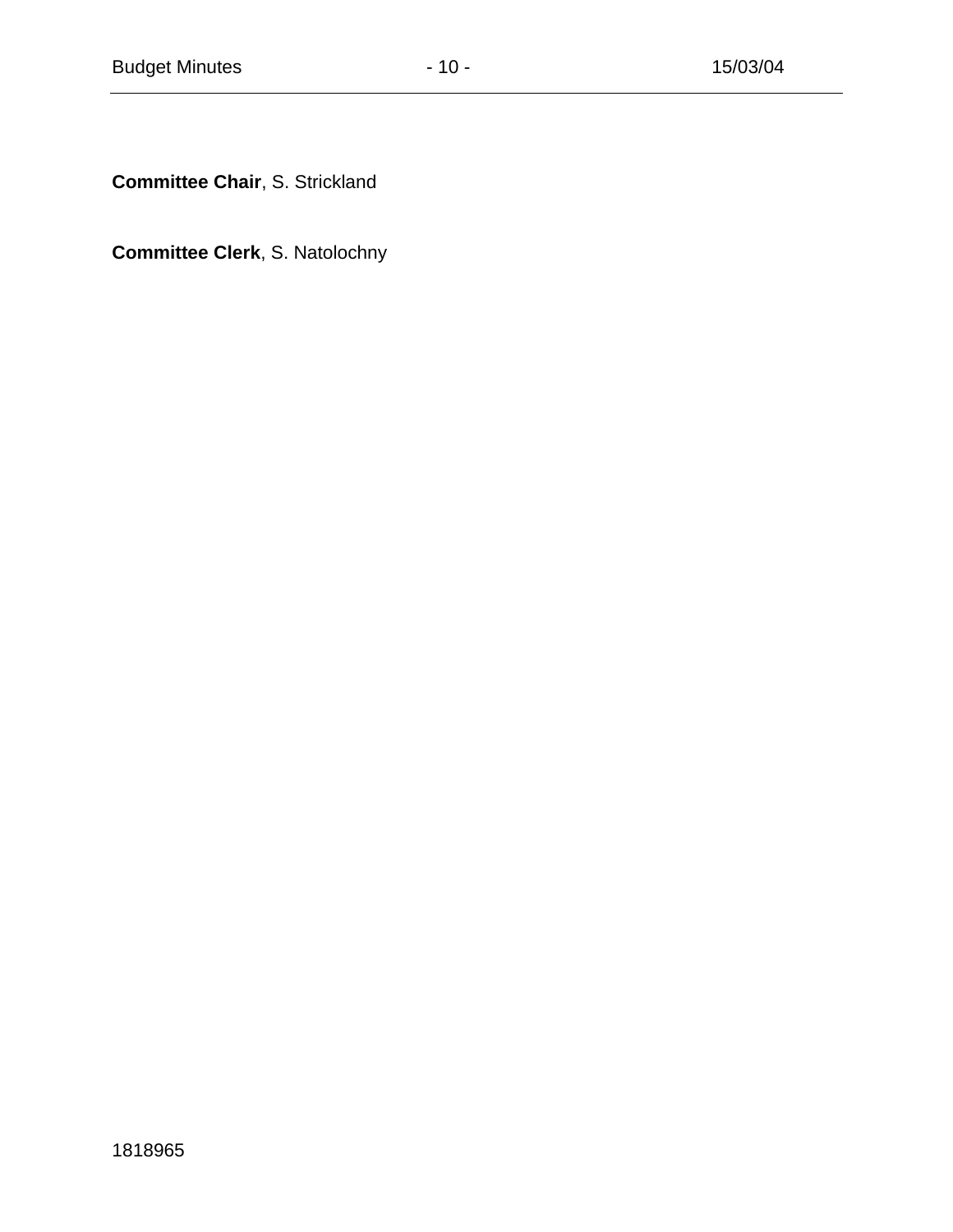# **2015 Budget Update**



**Region of Waterloo** 

### **Presentation to Budget Committee March 4, 2015**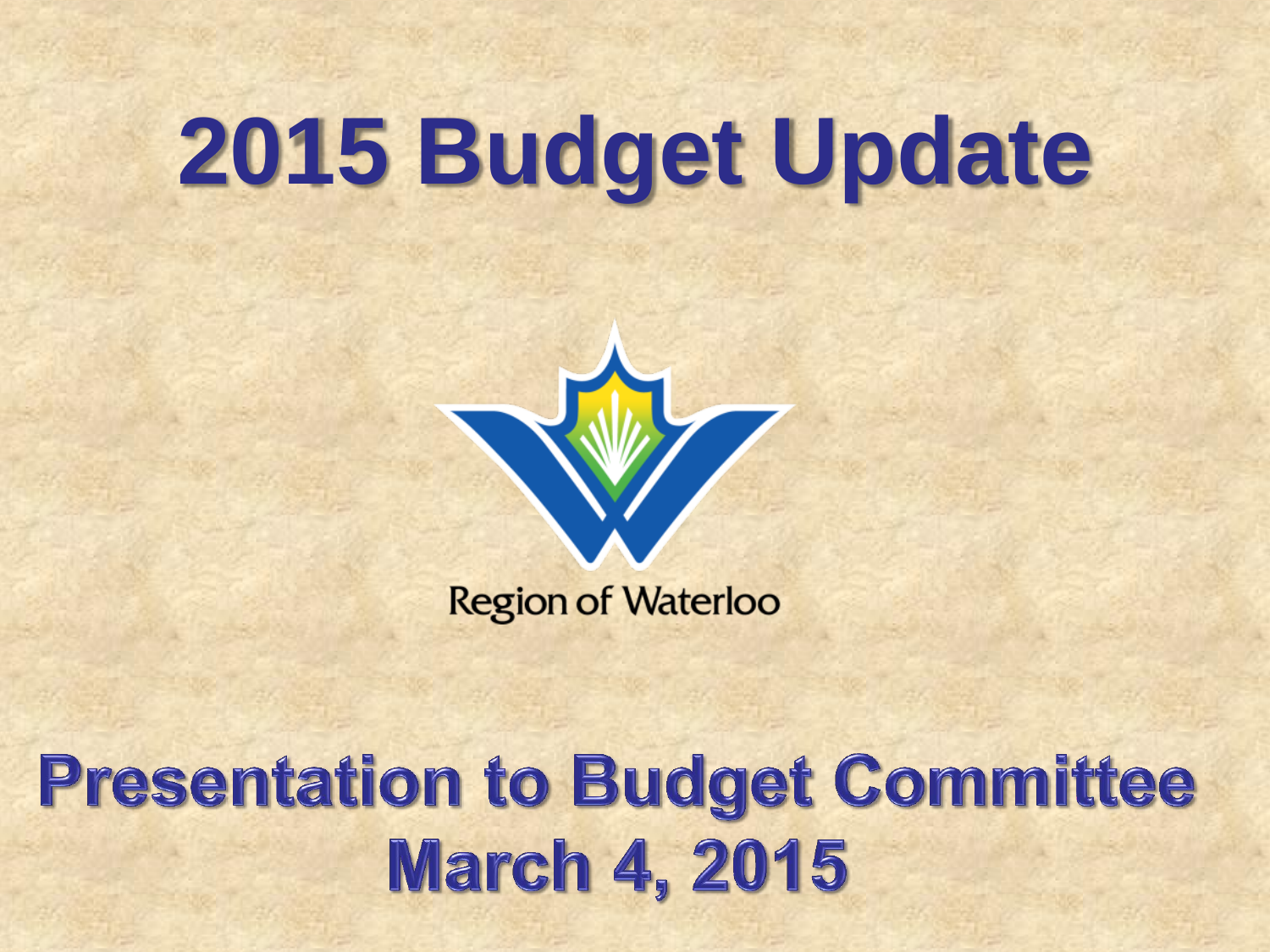

### **Budget Review Process**

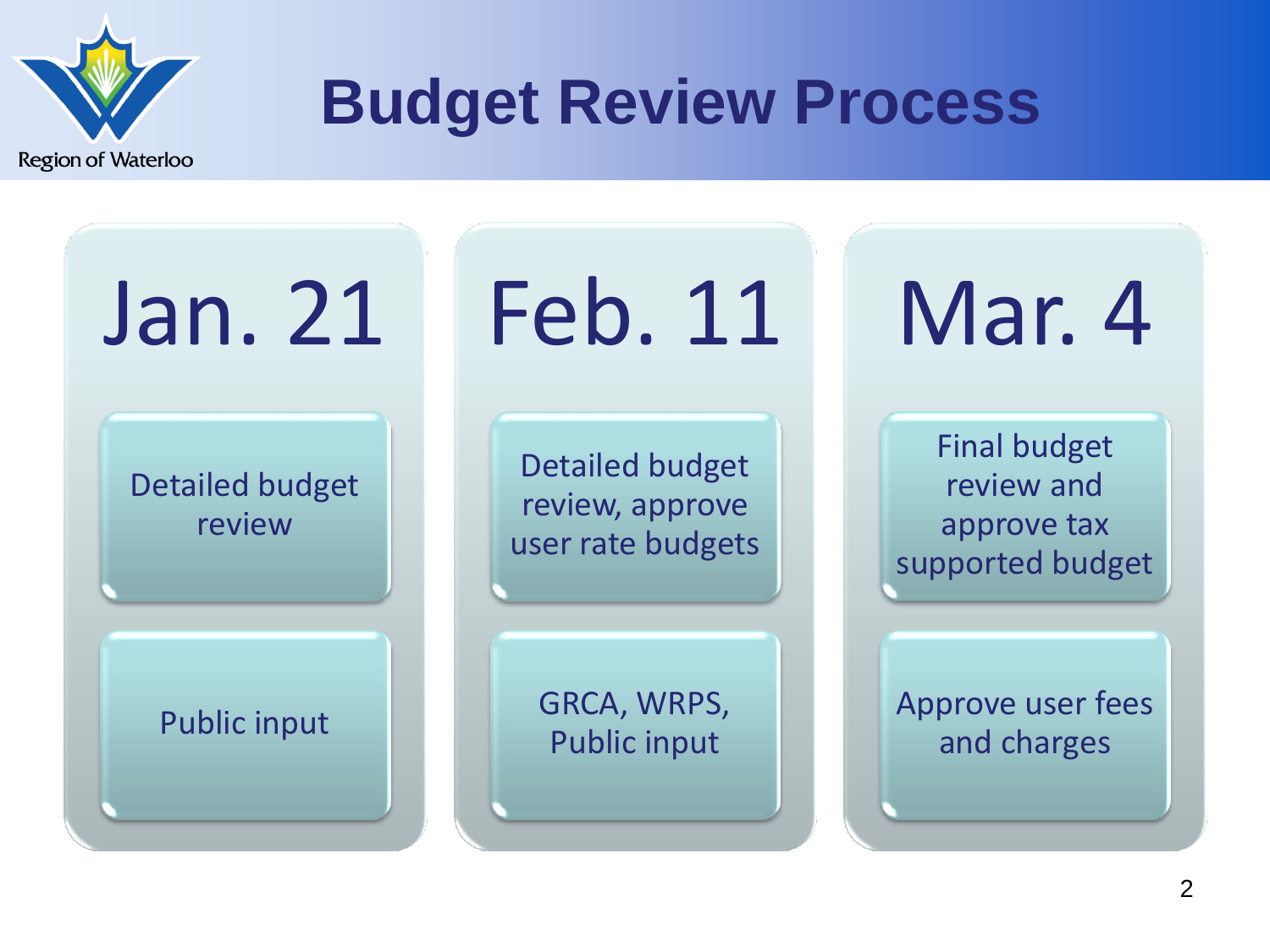

## **Today's Agenda**

- **Budget Update presentation**
- Budget deliberations
- Final 2015 Tax Supported Budget Resolutions for Approval
	- 2015 Regional Services Excluding Police and Library **Services**
	- 2015 Police Services Budget
	- 2015 Library Budget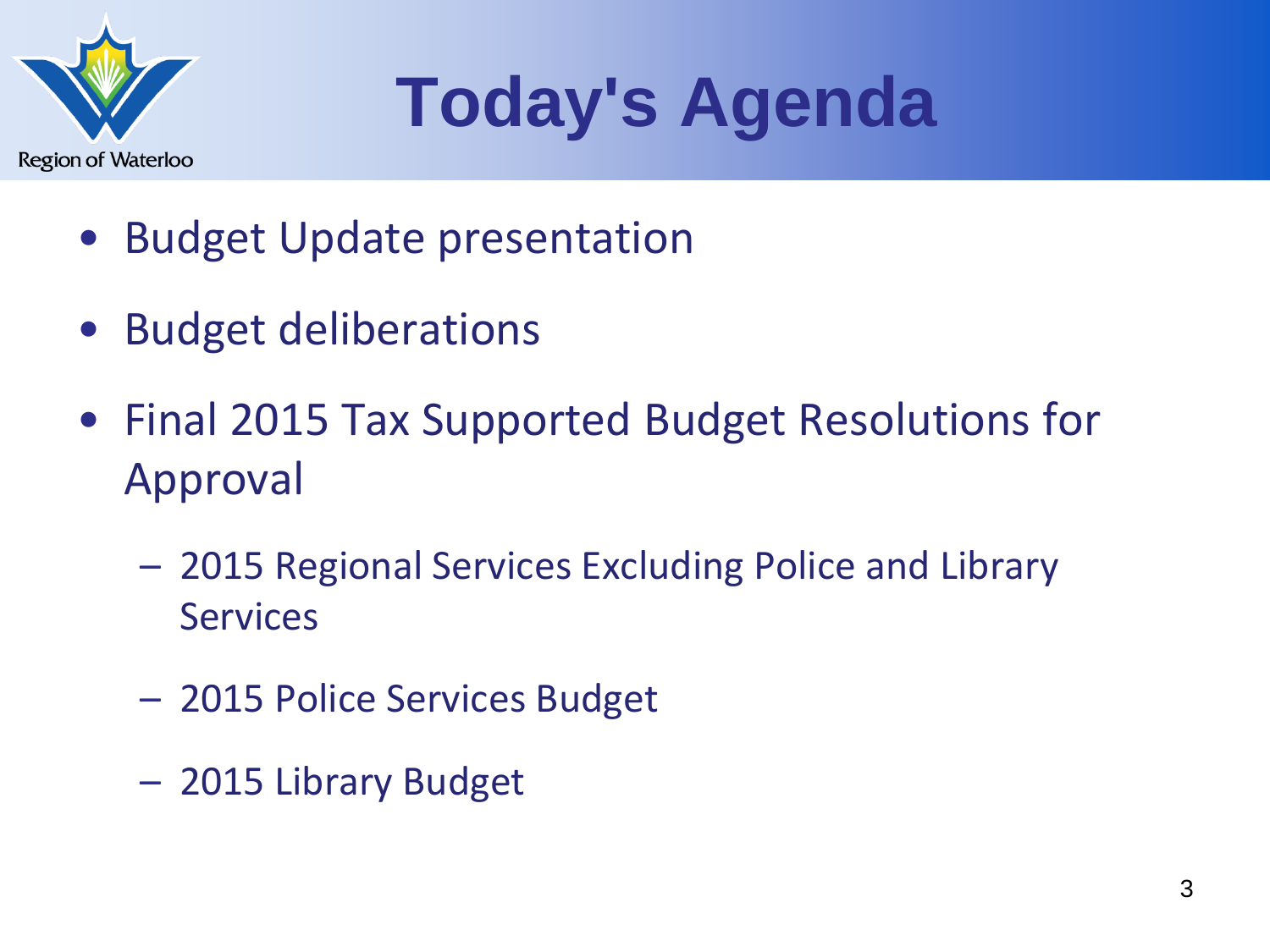

### **Base Position as of February 11**

| <b>Status of Preliminary Tax Supported</b>                                                | 2015 Property   | 2015 Tax Rate | <b>2015 FTE</b>      |
|-------------------------------------------------------------------------------------------|-----------------|---------------|----------------------|
| <b>Operating Position (excluding Police, Library</b>                                      | <b>Tax Levy</b> | % Impact      | <b>Impact</b>        |
| & Budget Issues)                                                                          | (\$millions)    |               |                      |
| <b>Regional Programs, January 21</b>                                                      | \$302.177       | 1.77 %        |                      |
| <b>Waste Management revenues</b>                                                          | (0.051)         | $(0.01)\%$    |                      |
| <b>Planning revenues</b>                                                                  | (0.120)         | $(0.03)$ %    |                      |
| <b>Fuel Budget Price Strategy</b>                                                         | (0.261)         | $(0.06)\%$    |                      |
| <b>CSD reports:</b>                                                                       |                 |               |                      |
| <b>Community Alzheimer's Program</b>                                                      |                 |               |                      |
| (funded by LHIN)                                                                          |                 |               | 5.3 Perm             |
| <b>Invest in Affordable Housing (provincial</b>                                           |                 |               | 1.0 Temp             |
| funding)                                                                                  |                 |               |                      |
| <b>Children's Services Provincial Wage</b>                                                |                 |               |                      |
| Enhancement (provincial funding)                                                          |                 |               | 2.0 Temp             |
| <b>Base Position excluding Police, Library &amp;</b><br><b>Budget Issues, February 11</b> | \$301.675       | 1.67 %        | 5.3 Perm<br>3.0 Temp |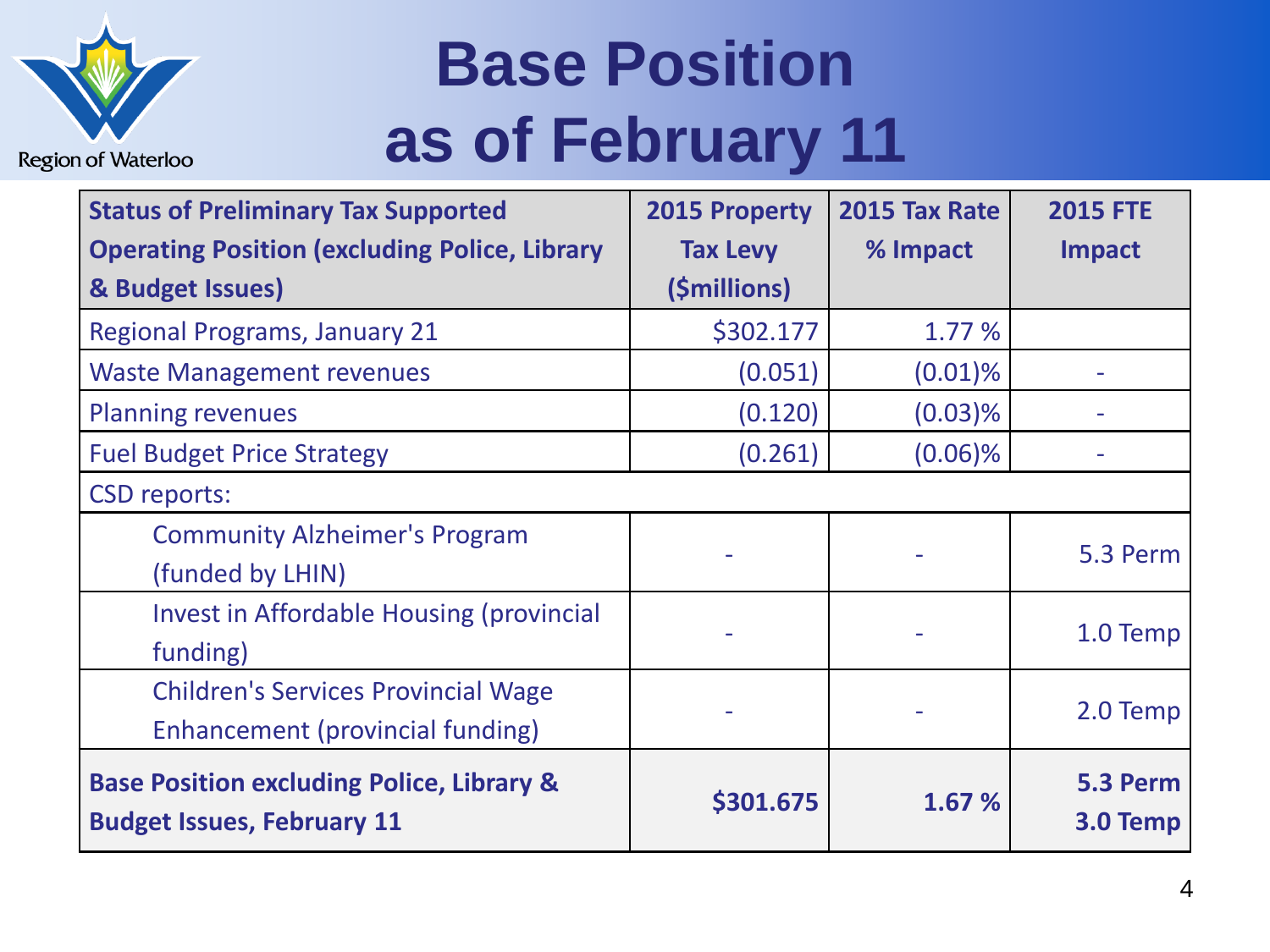

Children's Services Provincial Subsidy

- CSD-CHS-15-05 (p. 47)
- Received \$413,040 in additional provincial subsidy
- CSC Recommendation:
	- increase operating budget by \$413,040 to reflect additional subsidy
	- No tax levy impact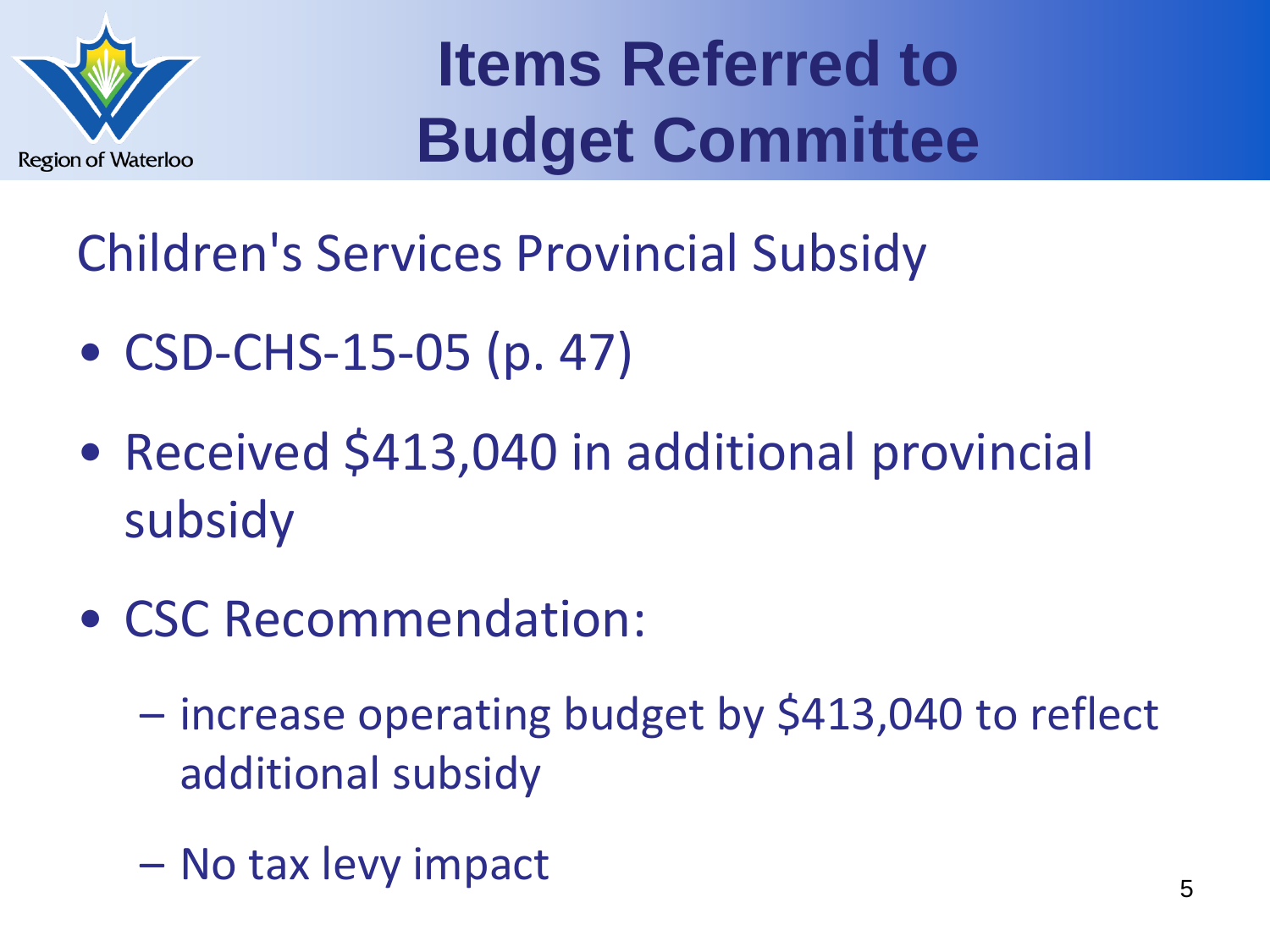

Children's Services Provincial Subsidy

- 2015 provincial approval = \$32.9 m
- 2015 regional funding = \$7.975 m (unchanged from the 2014 budget)
- a reduction in the regional contribution in 2015 would most likely lead to further utilization grant reductions in the future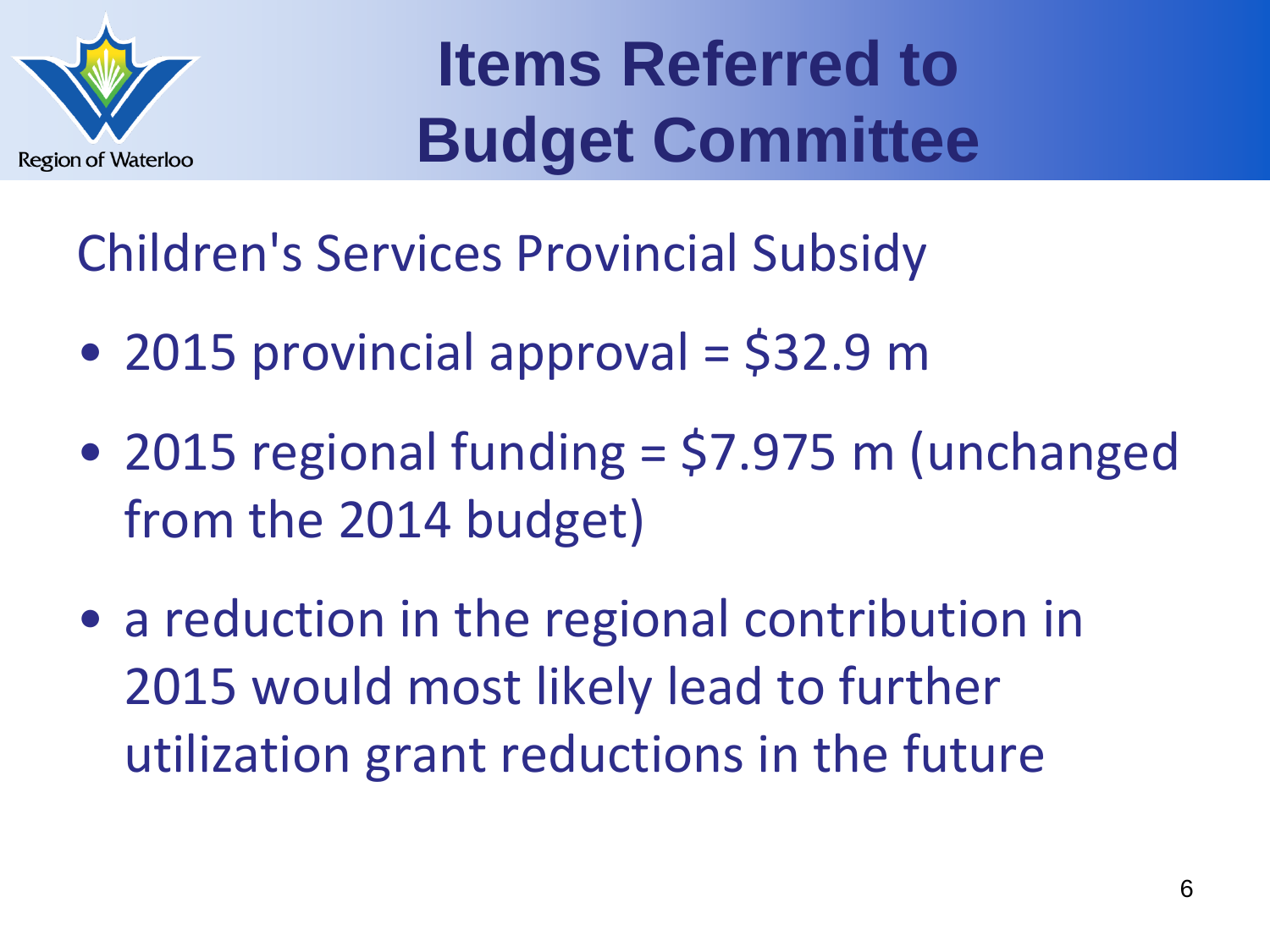

Community Homelessness Prevention Initiative

- CSD-HOU-15-04 (p. 52)
- Additional CHPI funding \$1.5m; significant system redesign efforts required.
- CSC Recommendation:
	- Addition of 1.0 temp FTE Apr. 1/15 to Mar. 31/16
	- No tax levy impact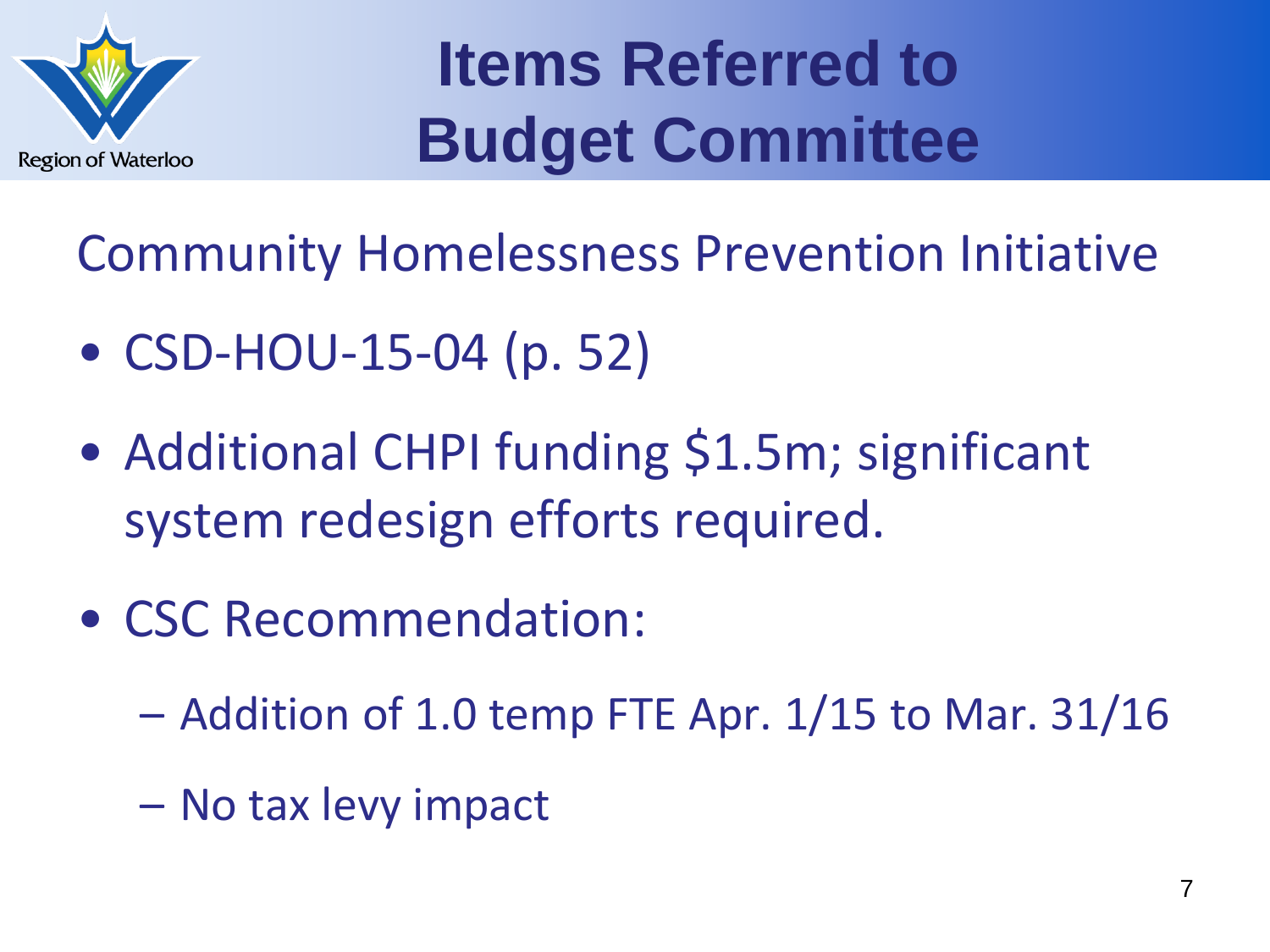

Rural Emergency Response Unit/Ambulance

- Budget issue paper proposal: upgrade RERU to 12 hour ambulance per Master Plan
- PHE-PSV-15-01 (p. 65)
	- Background information and alternate service options
	- Received for information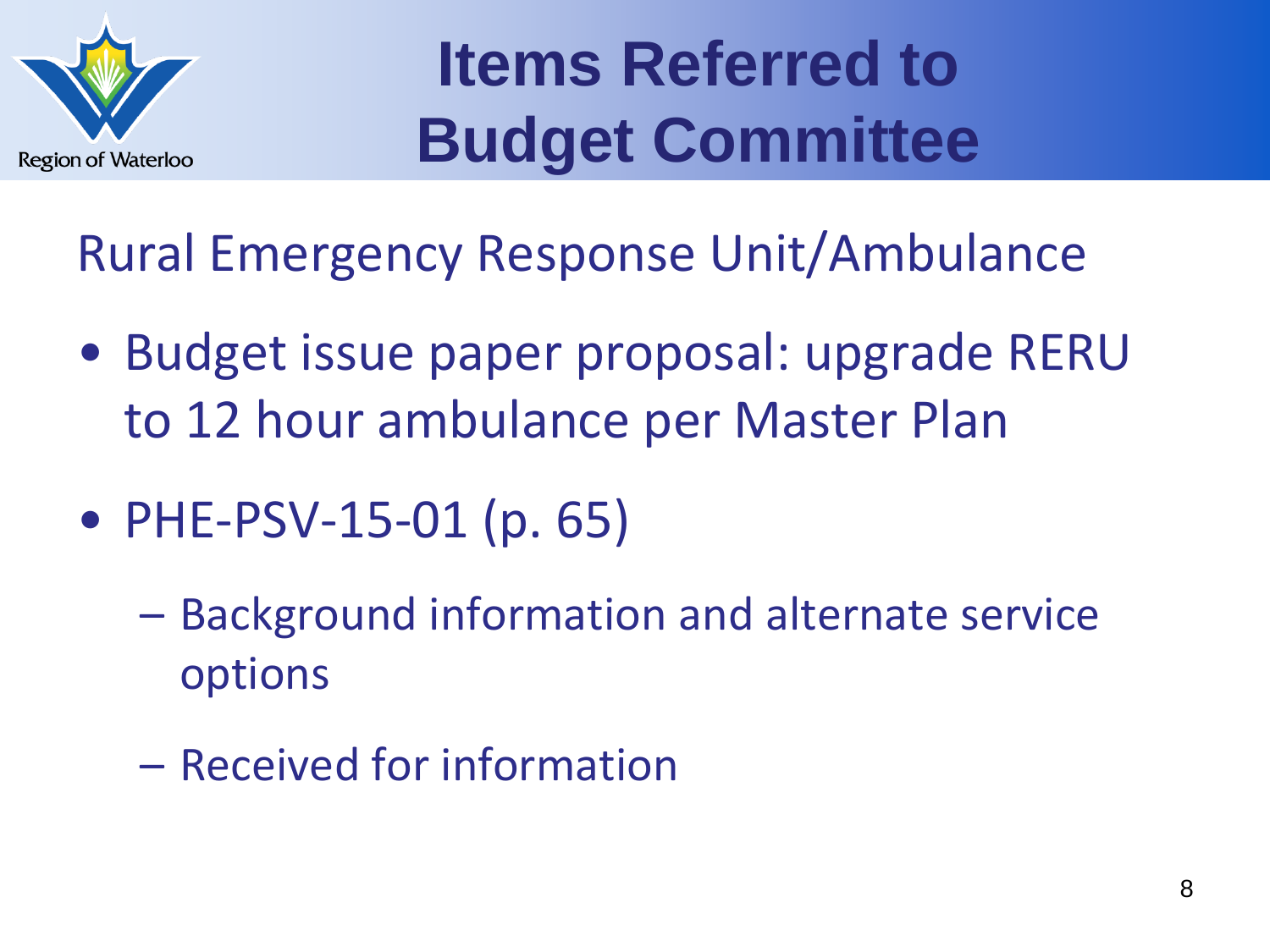

### **Funding Requests**

| <b>Description</b>                   | Ongoing/<br><b>Operating</b> | One time/<br><b>Capital</b> |
|--------------------------------------|------------------------------|-----------------------------|
| COR-TRY-15-17 (p. 13):               |                              |                             |
| <b>Innisfree House</b>               |                              | \$250,000                   |
| <b>Haven House</b>                   |                              | \$50,000<br>\$329,000 (RDC) |
| <b>Fashion History Museum</b>        | \$45,000                     |                             |
|                                      |                              |                             |
| PHE-IDS-15-04 (p. 22):               |                              |                             |
| <b>Sexual Assault Support Centre</b> | \$50,000                     |                             |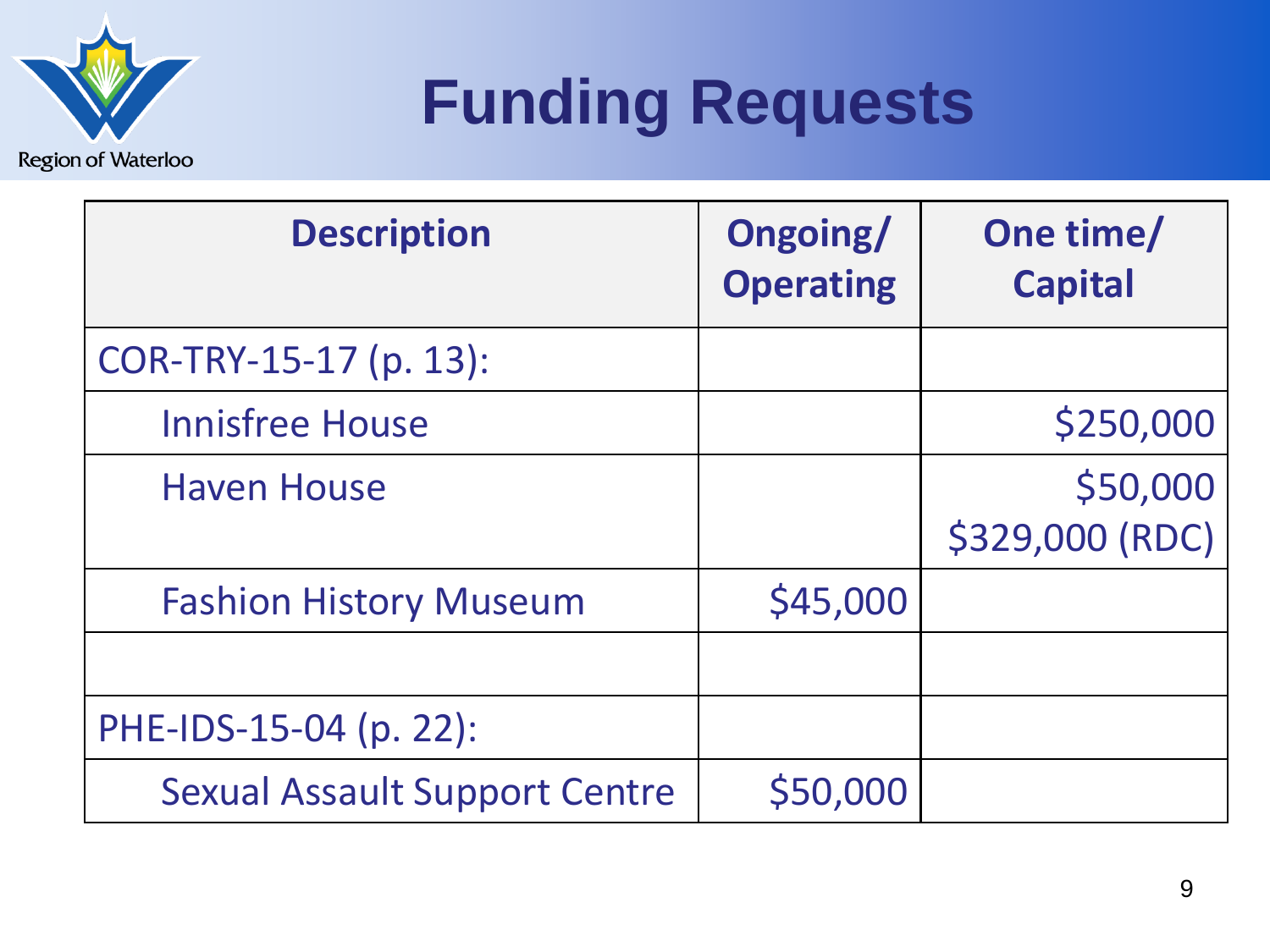

- Section 4 of Budget binder
- Service expansion/enhancement requests
- Budget Issue Papers provide details of the request, including costs/revenues, staffing requirements and implications of not approving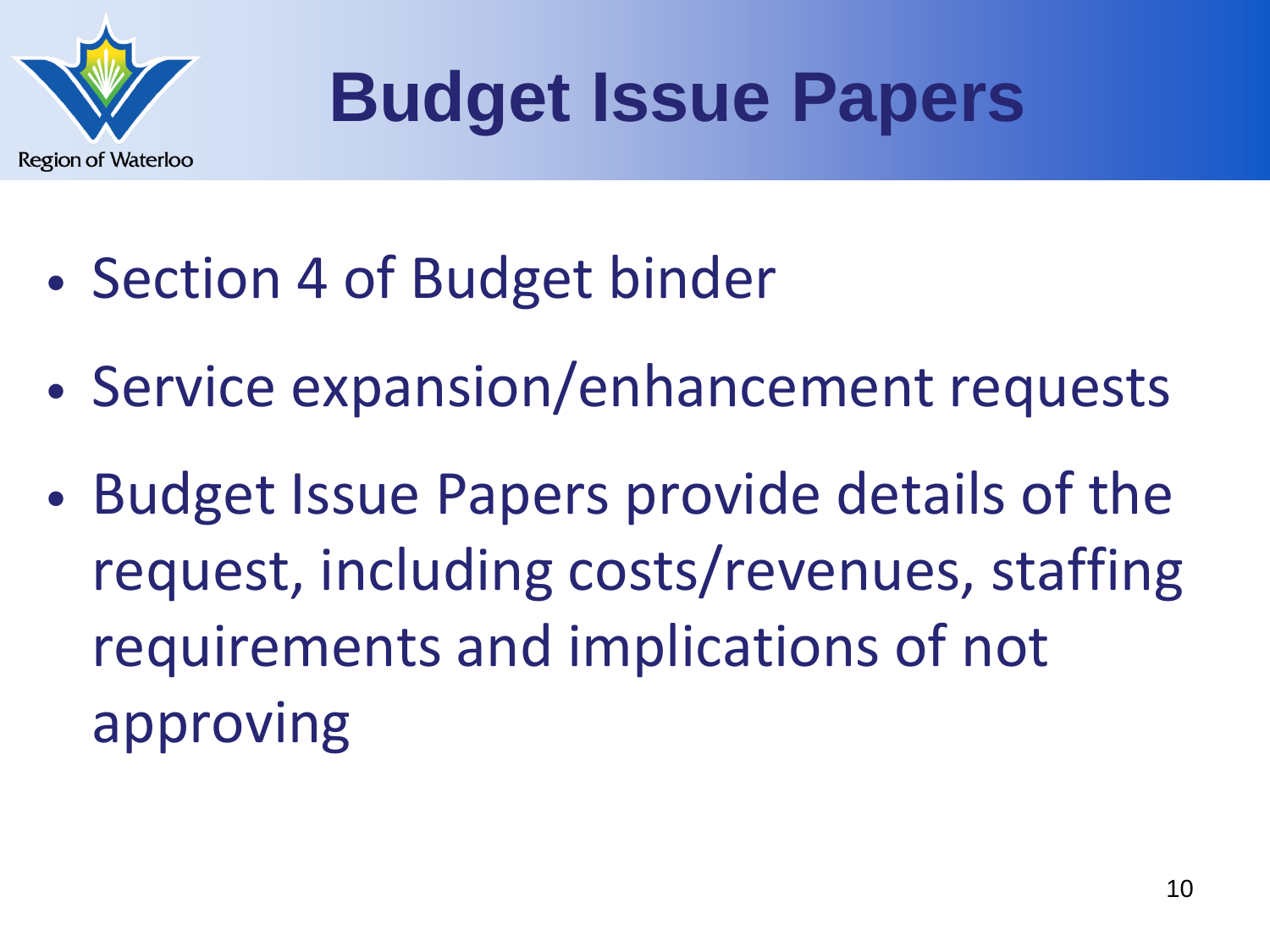

• Budget impact: \$1.577 m or 0.36% tax rate impact

• Some recommended issues have no tax levy impact as they are funded from reserves, capital projects, offsetting expenditure reductions, or offsetting revenue increases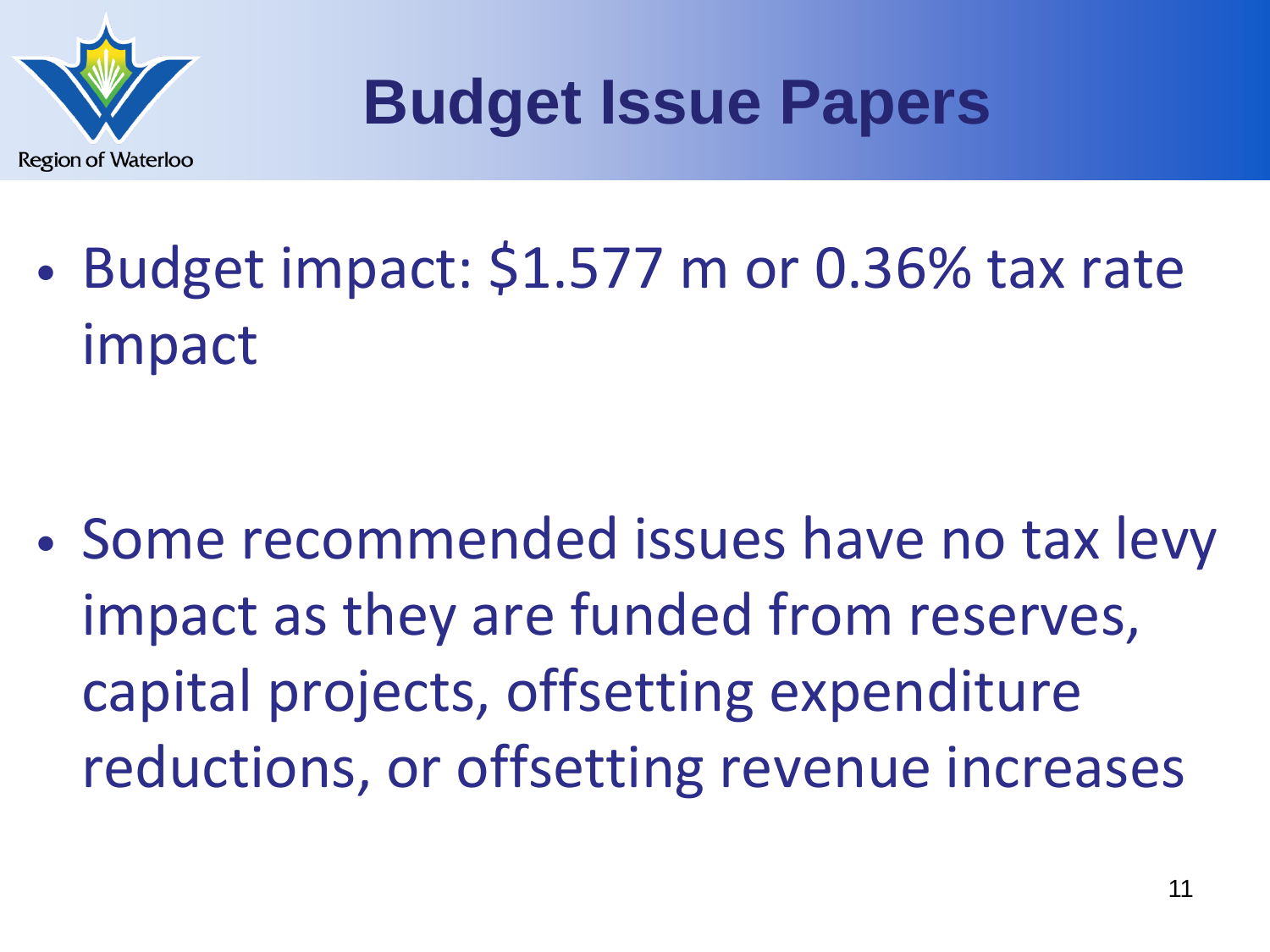

### **Budget Issue Papers with No Incremental Levy Impact**

| <b>Description</b>                                                                                               | Page # | <b>Funding source</b>                                            |
|------------------------------------------------------------------------------------------------------------------|--------|------------------------------------------------------------------|
| <b>Facilities Project Management positions</b>                                                                   | 5      | Capital projects                                                 |
| Implementation of Regional Transportation<br>Master Plan (RTMP) - Grand River Transit<br>(GRT) service expansion | 9      | RTMP reserve fund,<br>funded through 1.5%<br>urban levy increase |
| Paramedic Services Master Plan Review -<br>one time funding for consultant                                       | 19     | <b>CLRF</b>                                                      |
| <b>Homemakers and Nurses Services</b><br>Coordinator                                                             | 26     | Subsidy and offsetting<br>expenditures                           |
| <b>Mobile Solutions Support</b>                                                                                  | 33     | <b>IT</b> reserve                                                |
| <b>Graphic Designer position</b>                                                                                 | 40     | Internal recoveries                                              |
| <b>Provincial Offences Court (POC) position</b>                                                                  | 44     | <b>POA revenues</b>                                              |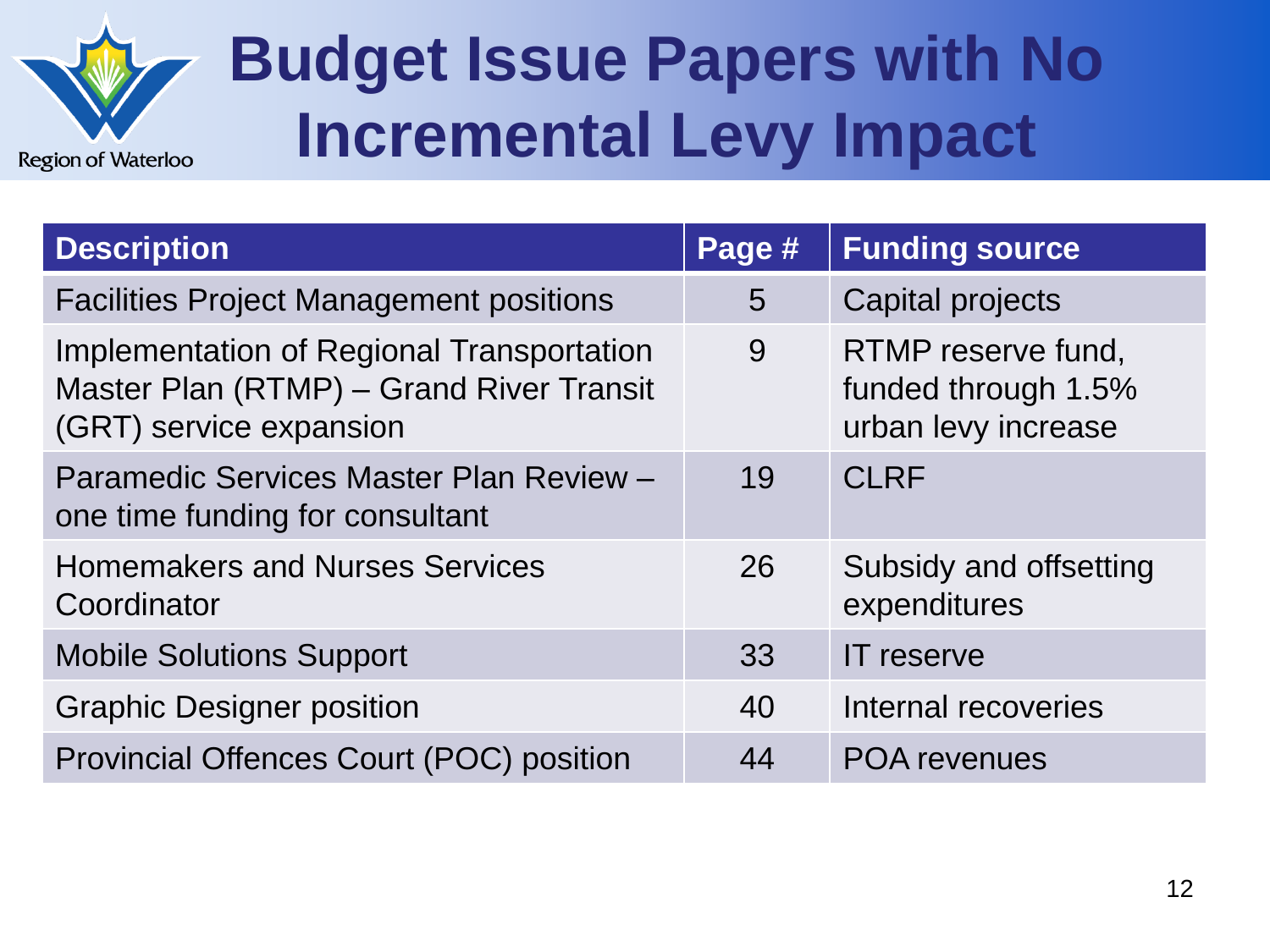

### **Recommended Budget Issue Papers – Levy Impact**

### \$ '000s

| <b>Start-up and Transition Funding for Waterloo Region</b> |       |
|------------------------------------------------------------|-------|
| <b>Economic Development Corporation (WREDC)</b>            | 216   |
|                                                            |       |
| <b>Implementation of Mobility Plus Business Plan</b>       | 90    |
| Paramedic Services Upgrade a RERU to an                    |       |
| <b>Ambulance and Crew</b>                                  | 265   |
|                                                            |       |
| <b>Sunnyside Home Resident Care</b>                        | 187   |
|                                                            |       |
| Corporate IT Solutions Administration and Support          | 69    |
| <b>Capital Financing</b>                                   | 750   |
|                                                            |       |
| <b>Total Tax Levy Impact</b>                               | 1,577 |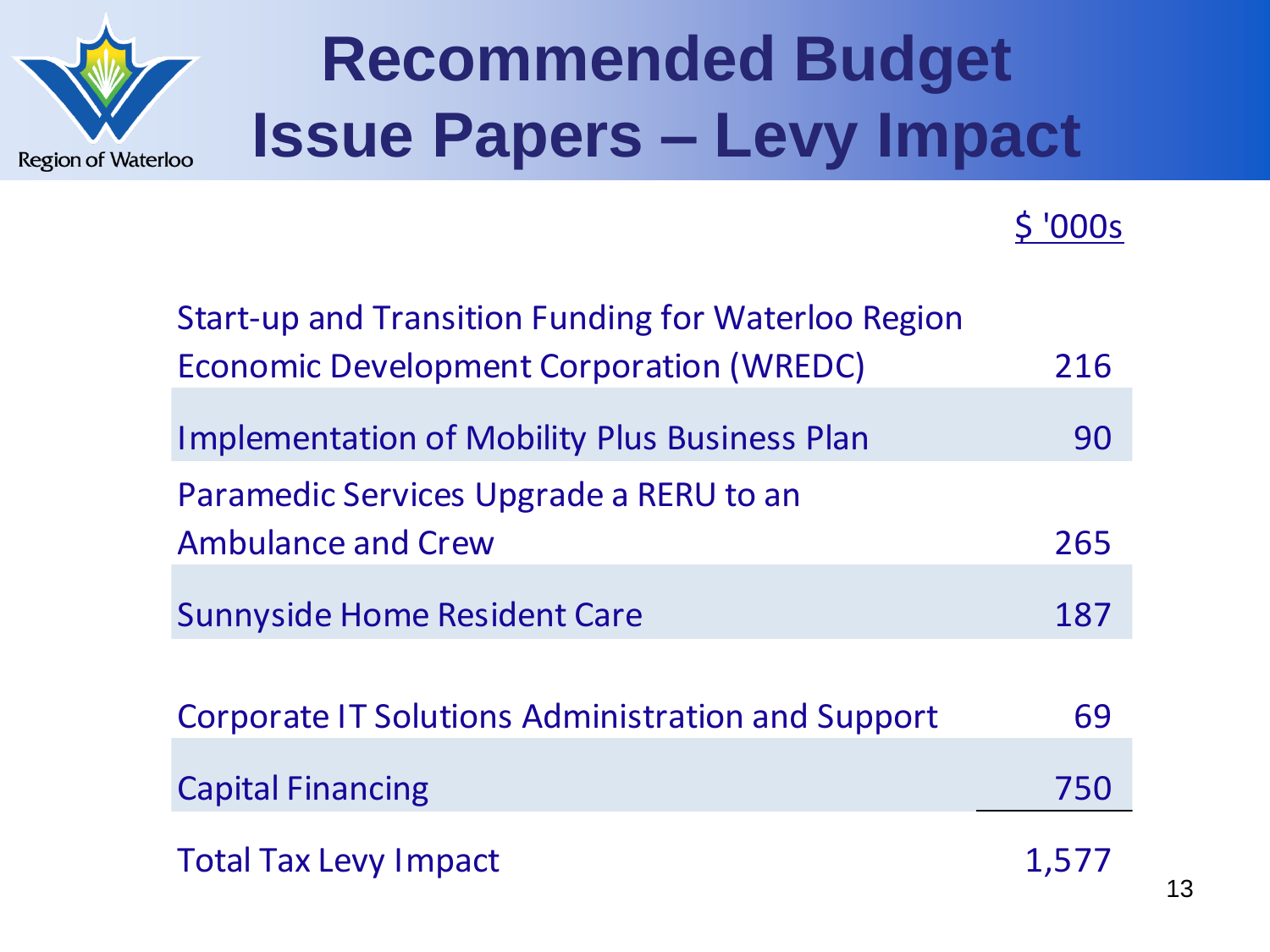

### **Waterloo Region Economic Development Corporation (p. 1)**

- 2015 property tax levy impact = \$216k; 2016 annualization =  $$216k; 2015$  FTE impact = 0
- Coordinated approach to economic development in Region; contribution from seven area municipalities
- WREDC will replace CCT to provide a broader range of business support
- Approved by Economic Development Committee and Council subject to budget approval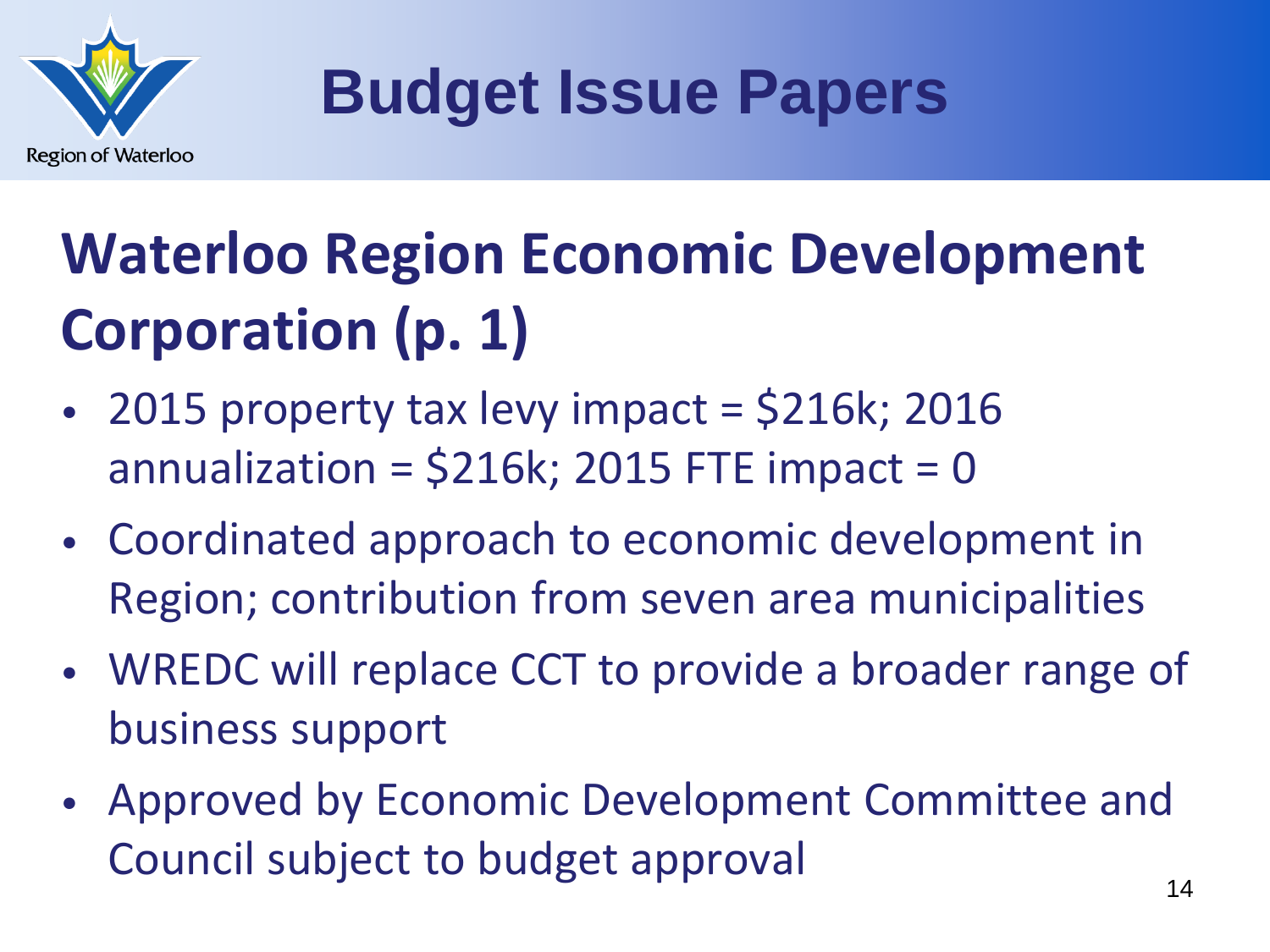

## **Implementation of Mobility Plus Business Plan (p. 15)**

- 2015 property tax levy impact  $=$  \$90k; 2016 annualization =  $$176k$ ; 2015 FTE impact = 2.3 Perm
- Unfulfilled requests for specialized transit service increasing
- No action taken on BIPs proposed in 2013; additional funding approved in 2014 for TaxiSCRIP program to mitigate service level impacts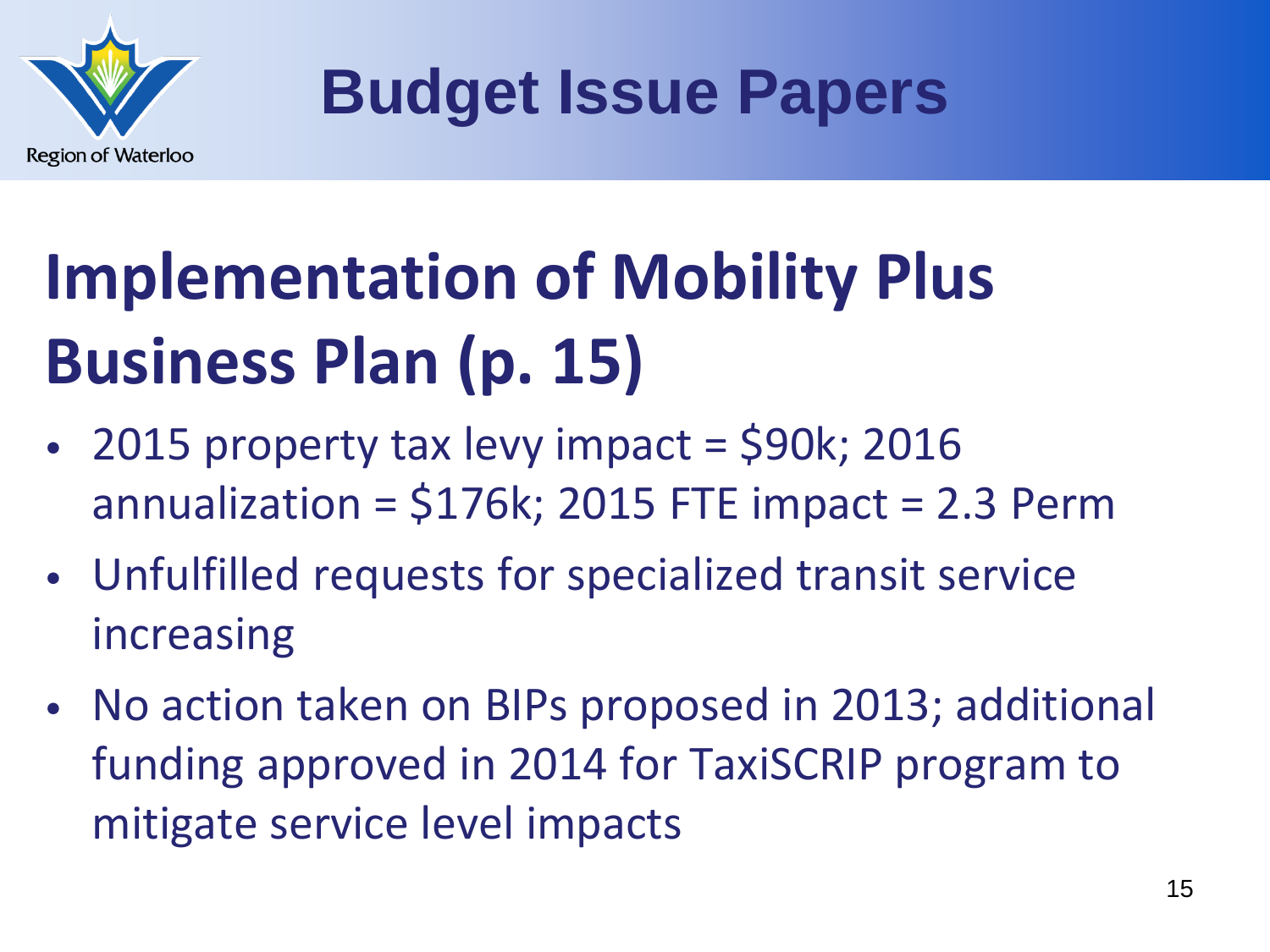

## **Paramedic Services Upgrade a RERU to a 12 hour Ambulance and Crew (p. 22)**

- 2015 property tax levy impact =  $$265k; 2016$ annualization =  $$219k$ ; 2015 FTE impact = 3.5 Perm
- Addresses growing call volumes and service
- Additional information in report PHE-PSV-15-01, including option to keep the RERU (2015 incremental cost of \$162k, total cost of \$427k and 6.0FTE)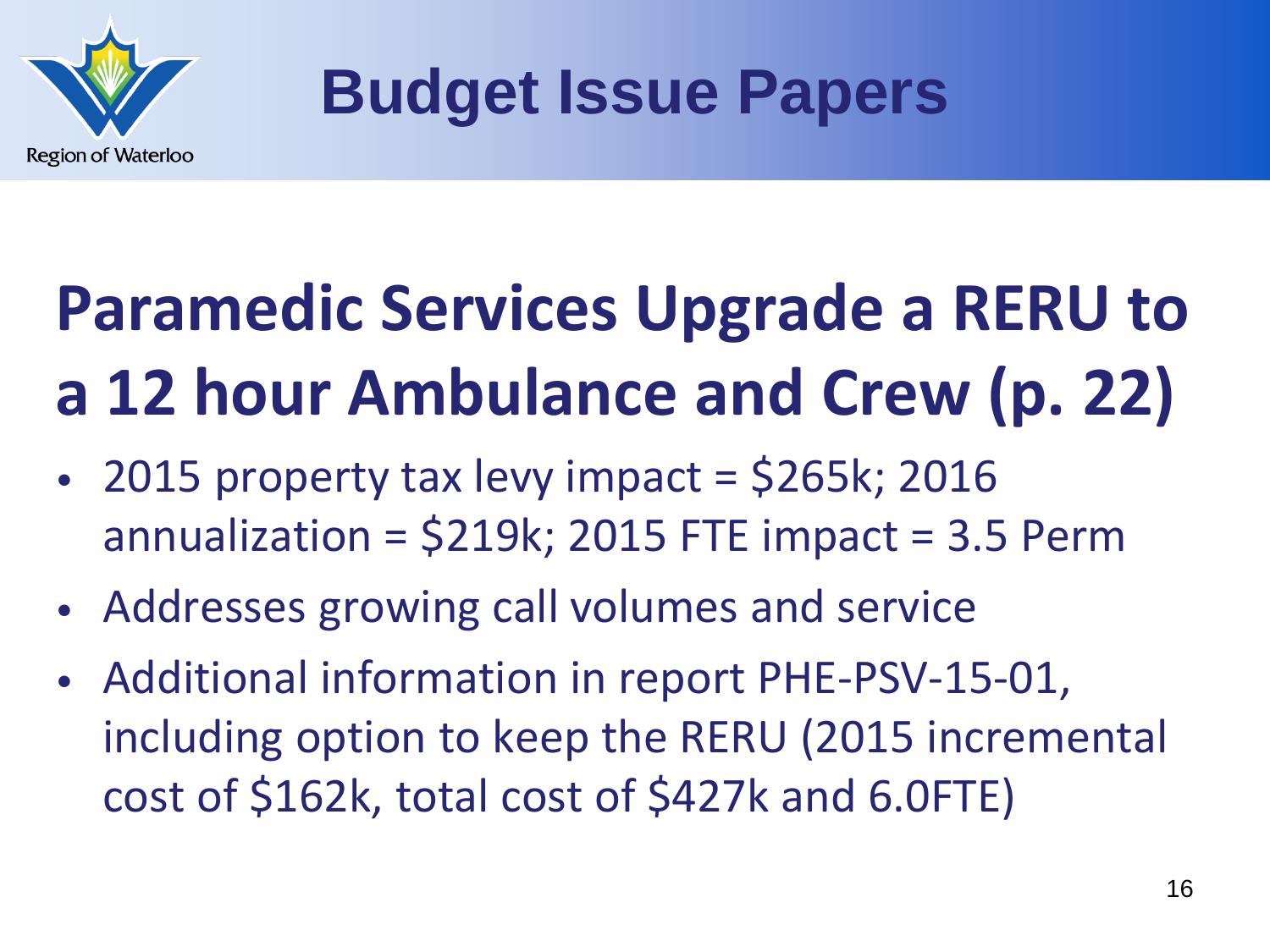

### **Sunnyside Home Resident Care (p. 29)**

- 2015 property tax levy impact  $=$  \$187k; 2016 annualization =  $$187k$ ; 2015 FTE impact = 5.3 Perm
- Staff resources required to increased nursing and personal care per resident
- Mitigate risk of resident and staff injury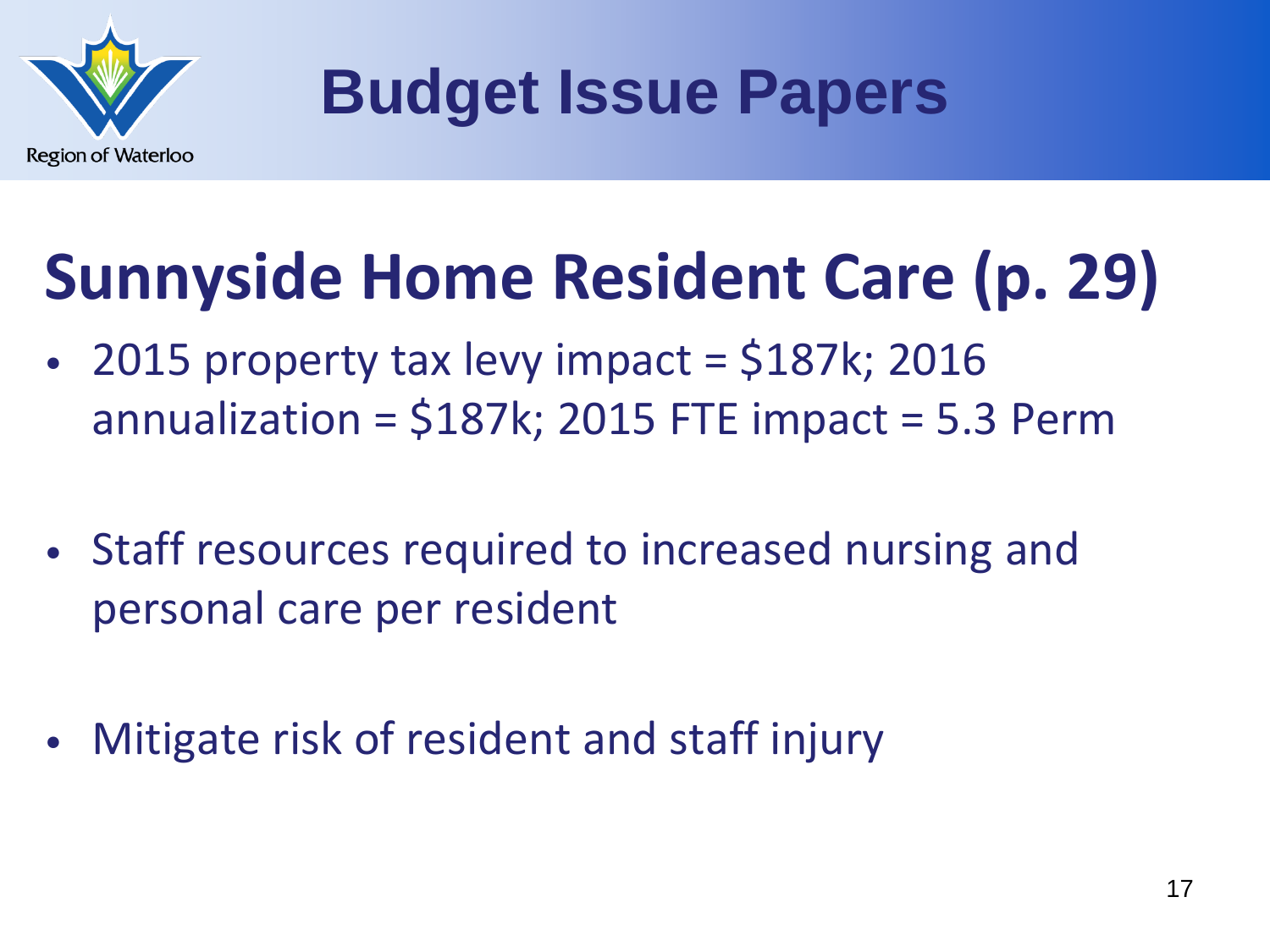

## **Corporate IT Solutions Administration and Support (p. 37)**

- 2015 property tax levy impact =  $$69k; 2016$ annualization =  $$44k; 2015$  FTE impact = 1.0 Temp
- Steady growth in adoption of technology to support more efficient modes of operation
- Additional resources needed to carry out increasing number of implementations and provide ongoing corporate support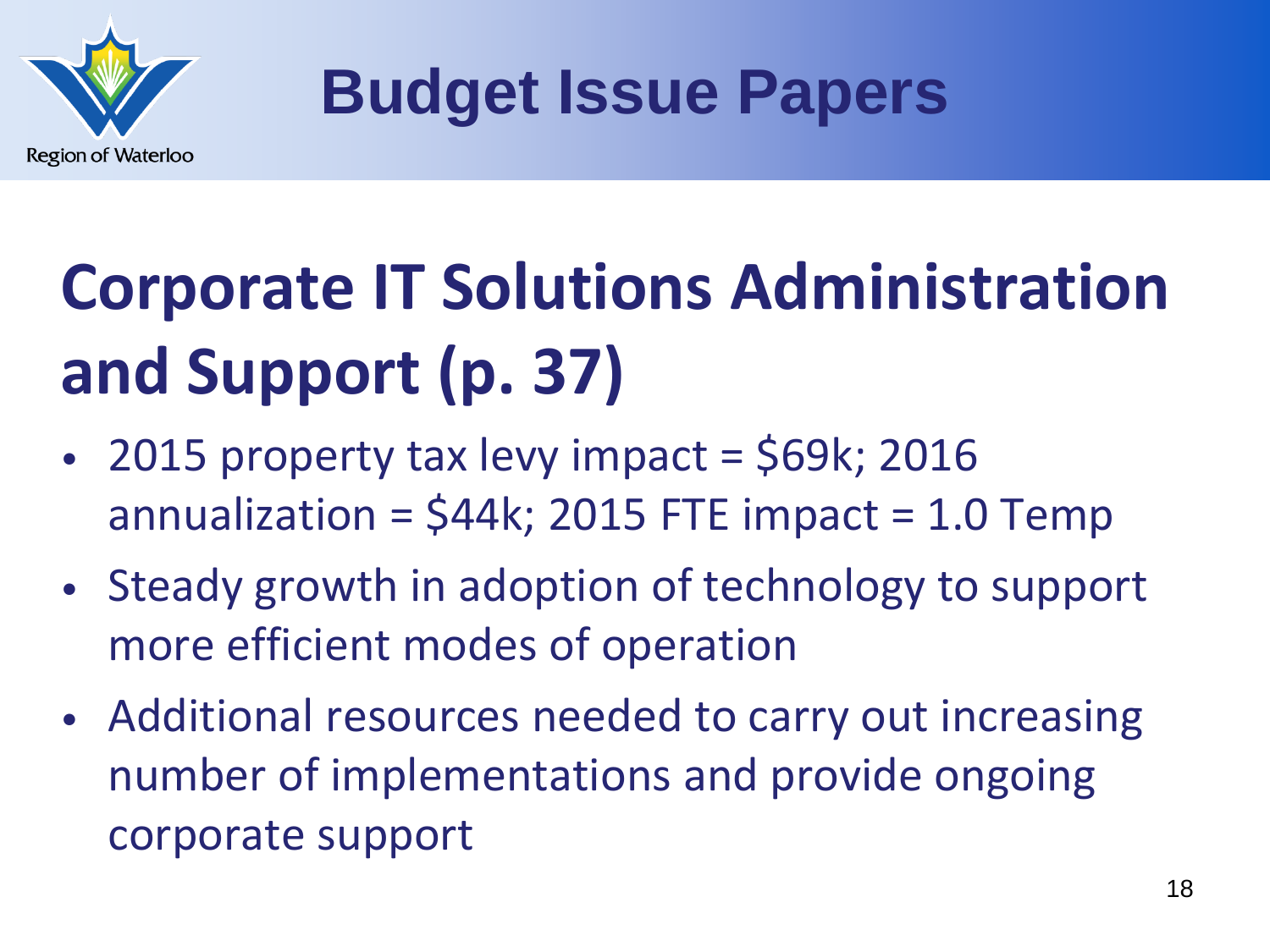

## **Capital Financing (p. 48)**

- 2015 property tax levy impact = \$750k
- Provide a source of funding for projects that can not be debentured or where debt financing is not desirable
- Reduce overall reliance on debt financing and avoid future debt servicing costs
- Avoids tax levy fluctuations resulting from capital initiatives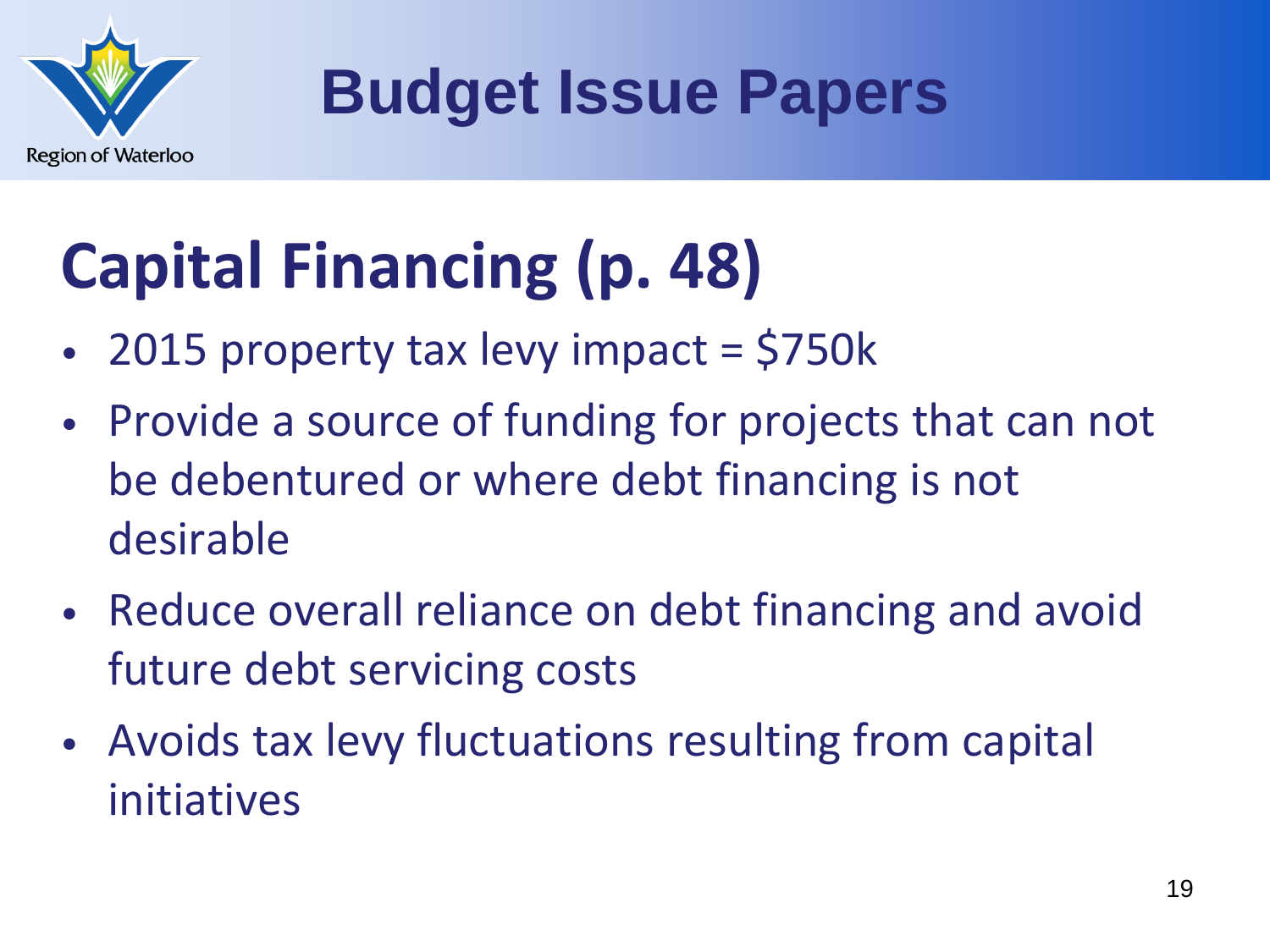

### **Capital Financing**

### **Operating Budget Contributions to Capital Levy Reserve Fund**

| <b>Budget Year</b> | <b>Proposed</b><br><b>Increase</b> | <b>Council Approval</b> | <b>Total Contribution from</b><br><b>Operating Budget</b> |
|--------------------|------------------------------------|-------------------------|-----------------------------------------------------------|
| 2007               | \$1,000,000                        | \$250,000               | \$250,000                                                 |
| 2008               | \$750,000                          | \$0                     | \$250,000                                                 |
| 2009               | \$750,000                          | \$0                     | \$250,000                                                 |
| 2010               | \$750,000                          | \$190,000               | \$440,000                                                 |
| 2011               | \$390,000                          | \$100,000               | \$540,000                                                 |
| 2012               | \$365,000                          | \$100,000               | \$640,000                                                 |
| 2013               | \$380,000                          | \$250,000               | \$890,000                                                 |
| 2014               | \$750,000                          | \$750,000               | \$1,640,000                                               |
| 2015               | \$750,000                          |                         | \$2,390,000*                                              |

\*proposed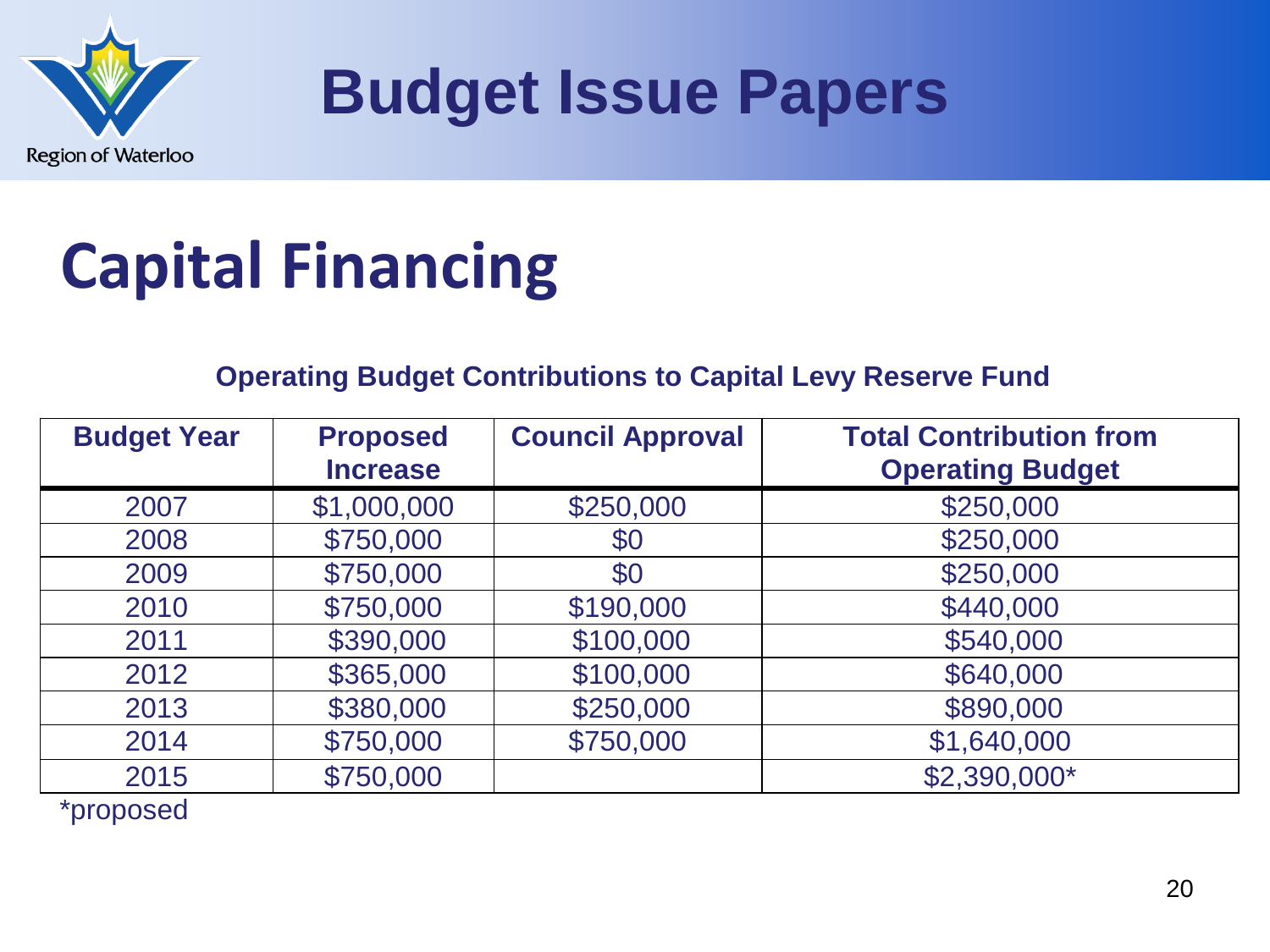

### **Budget Position March 4**

| <b>Status of Preliminary Tax Supported Operating</b><br><b>Position (excluding Police and Library)</b> | 2015 Property<br><b>Tax Levy</b><br>(\$millions) | <b>2015 Tax</b><br>Rate %<br>Impact |
|--------------------------------------------------------------------------------------------------------|--------------------------------------------------|-------------------------------------|
| <b>Regional Programs, February 11</b>                                                                  | \$301.675                                        | 1.67 %                              |
| <b>Regional Budget Issues</b>                                                                          | 1.577                                            | 0.36%                               |
| <b>Budget Position excluding Police and Library</b>                                                    | \$303.252                                        | 2.03%                               |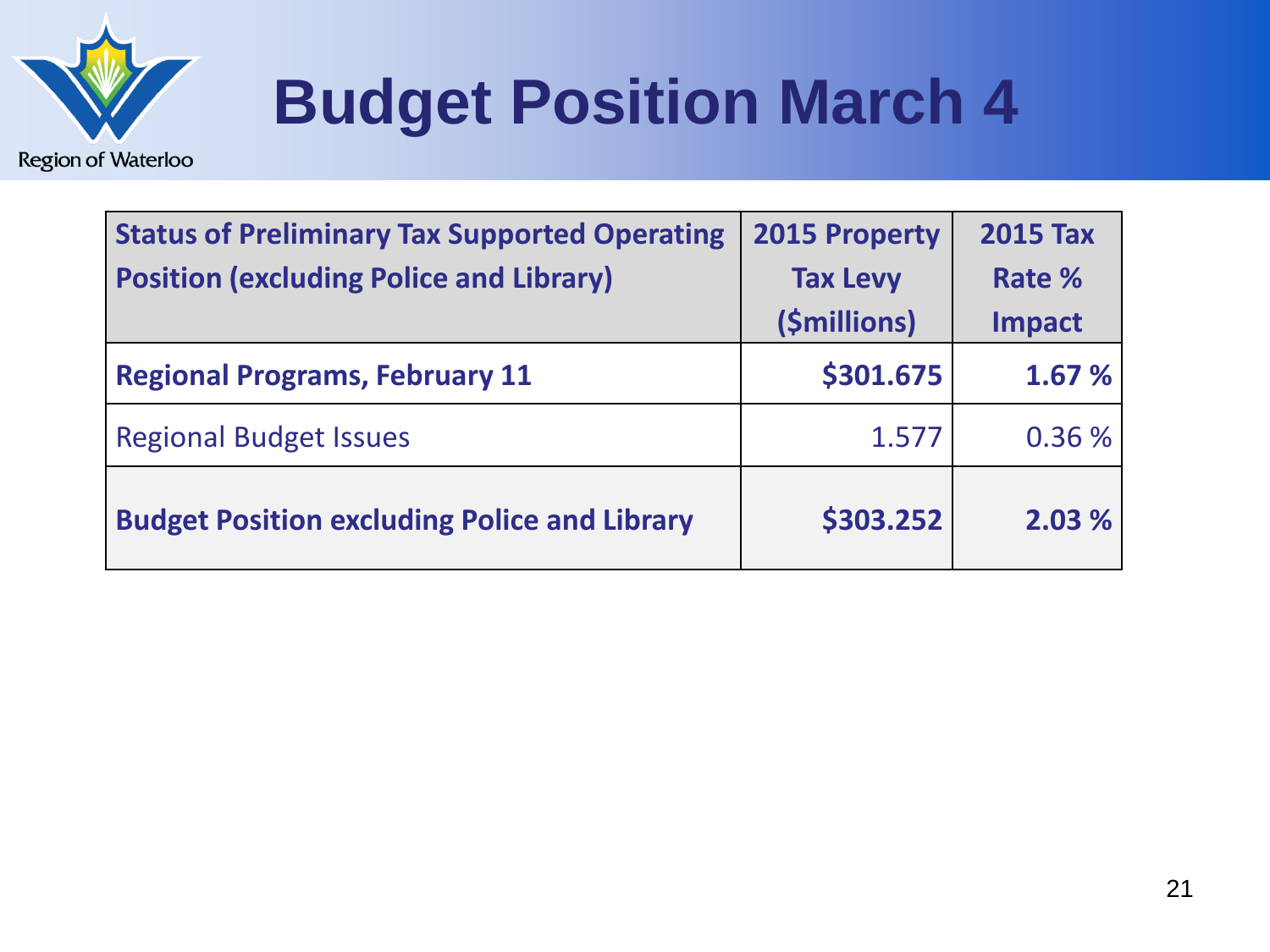

**Budget Information User Fees and Charges**

Proposed changes to the Fees & Charges by-law include:

- Mar. 5, 2015: new planning fees, adjustments to Waterloo Region International Airport fees, and many others
- Apr. 1, 2015: Seniors' Services program and facility rental fees
- Jul. 1, 2015: Child care fees, Waste Management fees, and GRT fares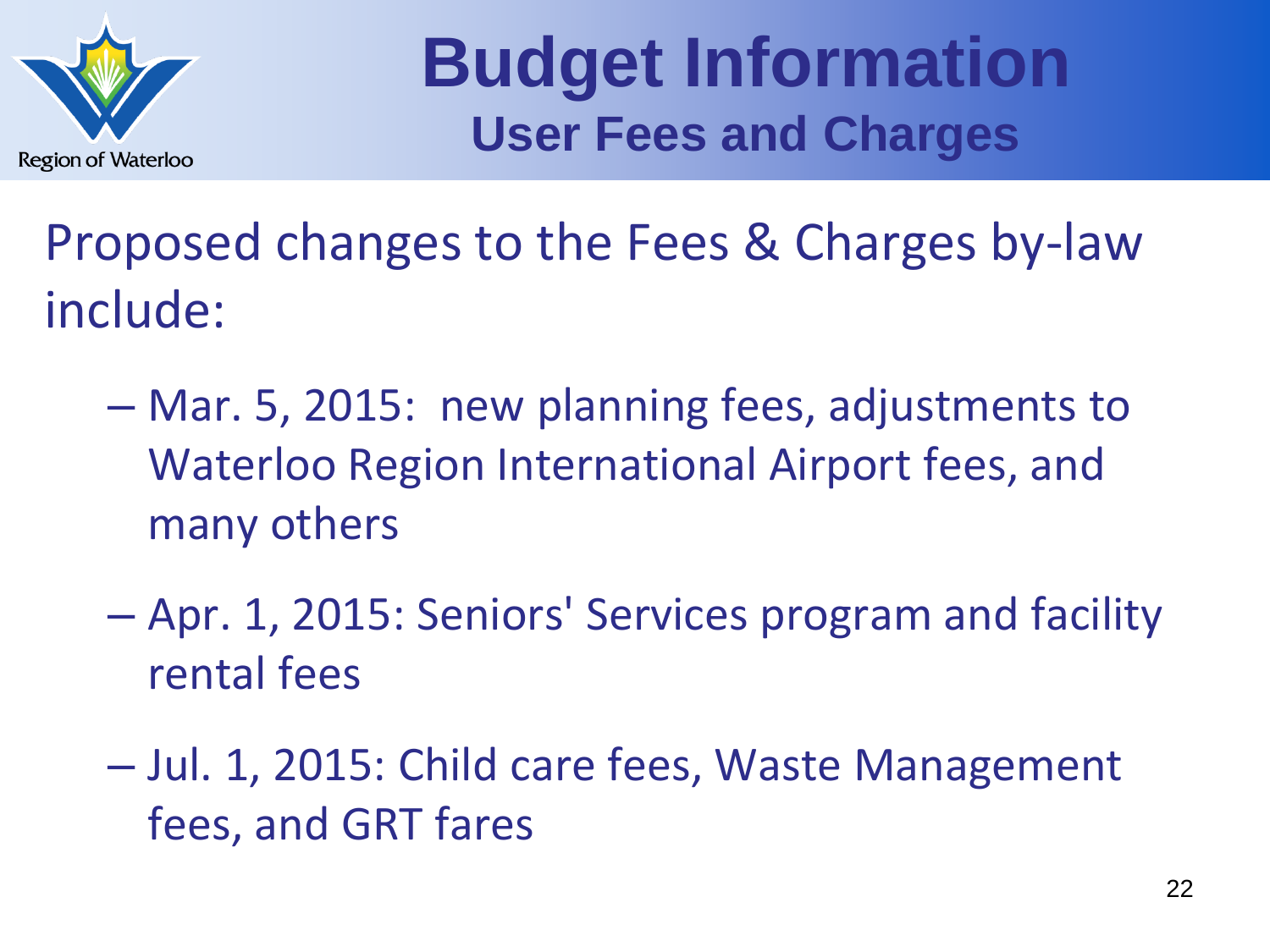

### **Budget Information Municipal Budget Regulation**

- Regulation 284/09 under the "Municipal Act" allows municipalities to exclude certain items from the budget, and requires a report to be submitted prior to budget adoption
- Resolution to receive this report is included in the General Budget resolutions included in this Agenda (p. 86)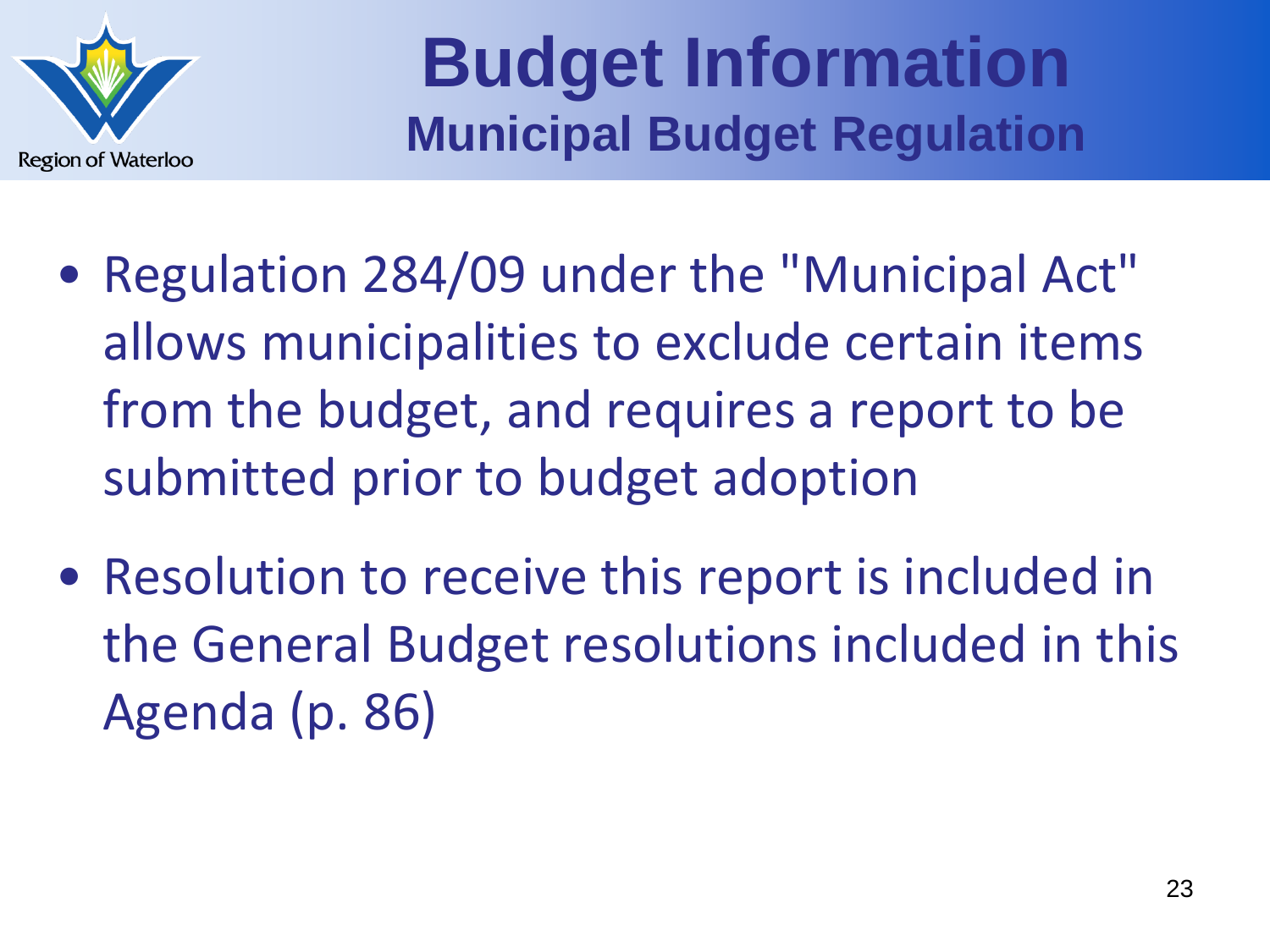

## **2015 Budget Resolutions**

- Page 86
- Approve:
	- 2015 Tax Supported Operating Budget
	- 2015-2024 Capital Budget and Forecast
	- User Fees and Charges By-law
- Receive:
	- Municipal Budget Regulation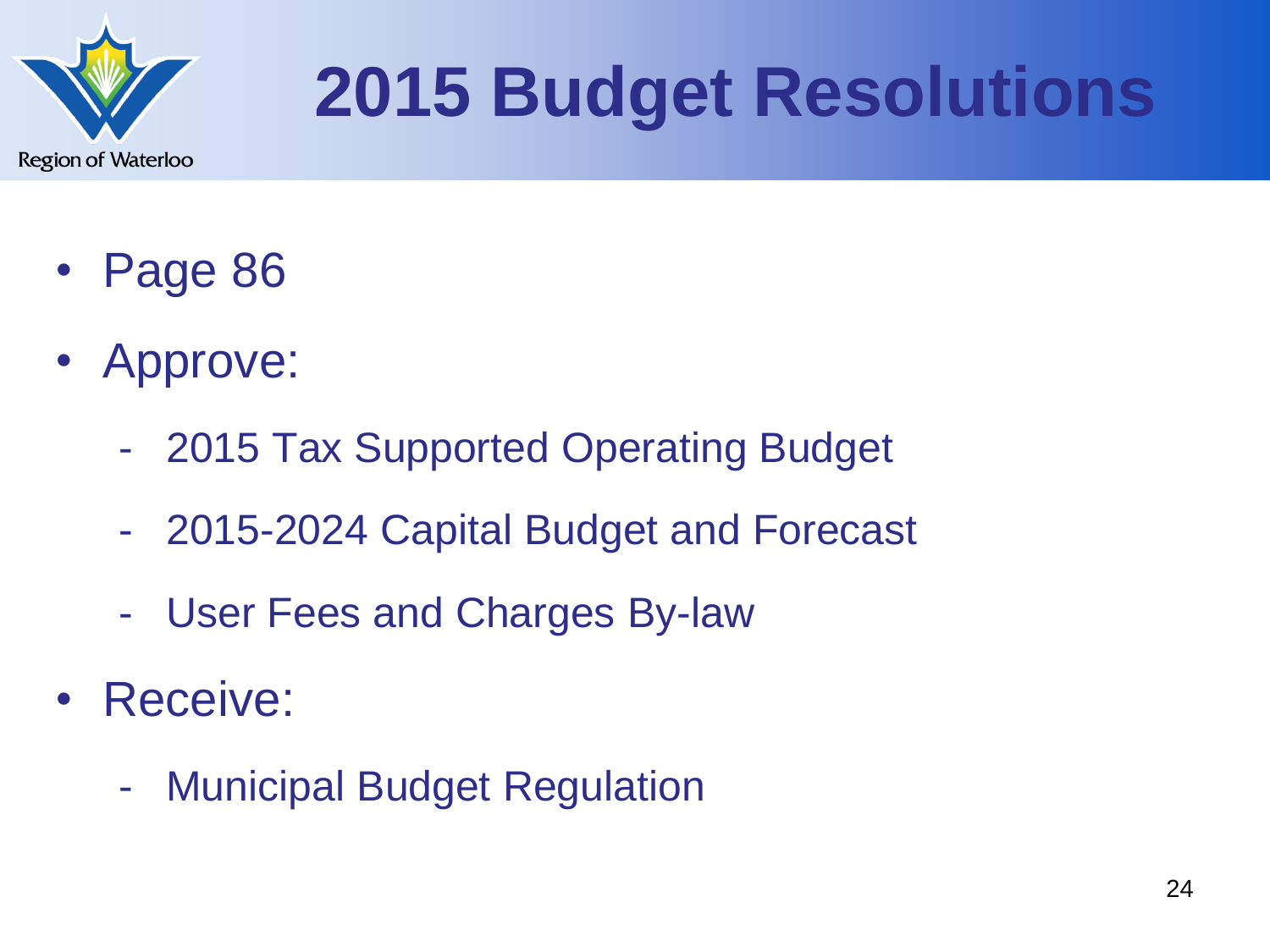

## **Police Services**

- Jan 7, 2015: Police Budget presented to the Board
- Feb. 4, 2015: Board approved the budget in principle
	- Tax levy of \$145,609,556 and 0.58% tax impact

– Increase of 3.3% / \$4.7 m over 2015 Budget

- Feb. 11, 2015: 2015 Police Budget presented to Budget Committee
- Mar. 4, 2015: Board approved 2015 budget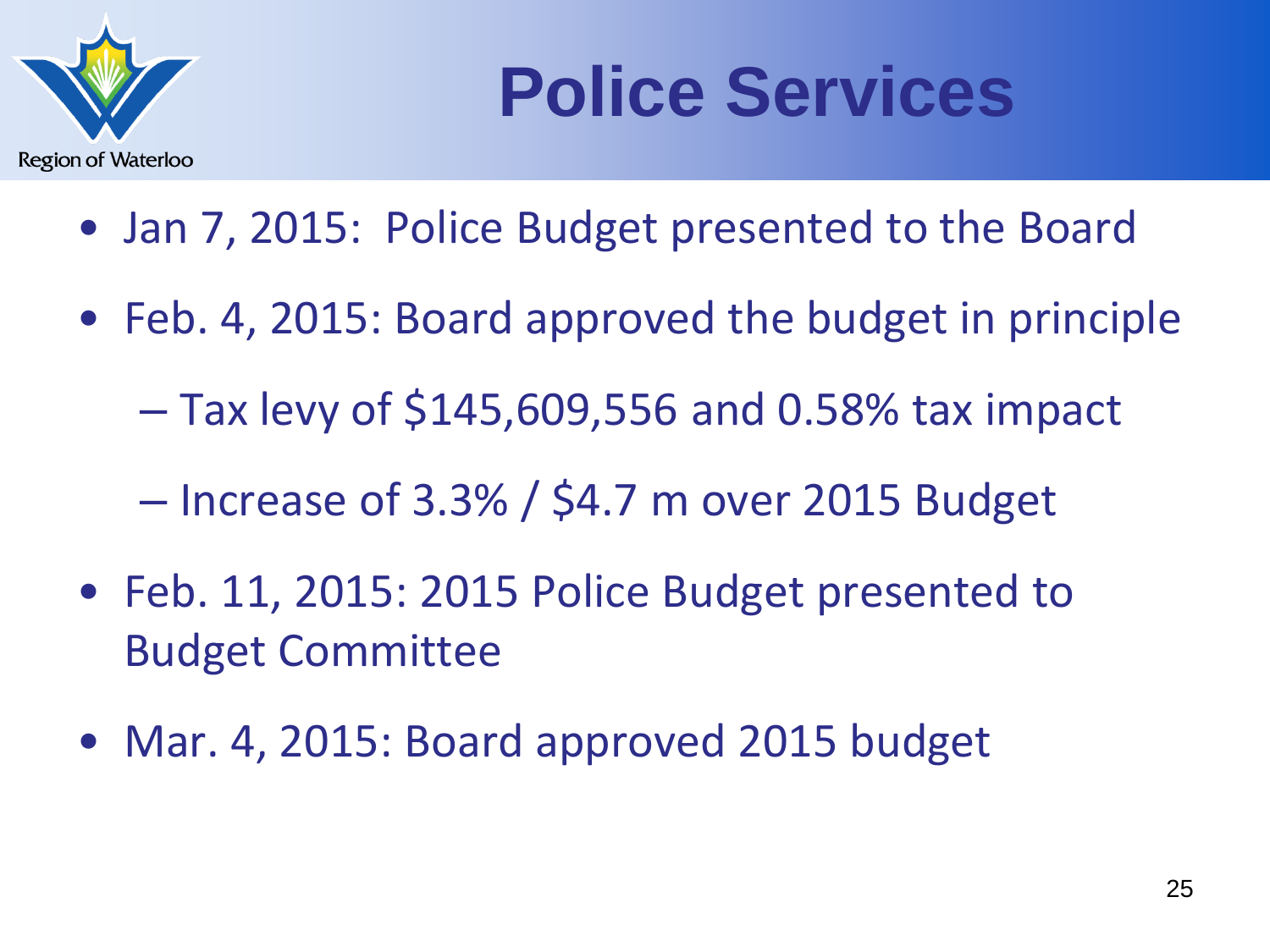

## **Police Services**

- Council's obligation under the "Police Services Act" is to establish an overall budget for the Board
- Police budget resolutions on p. 87 of Agenda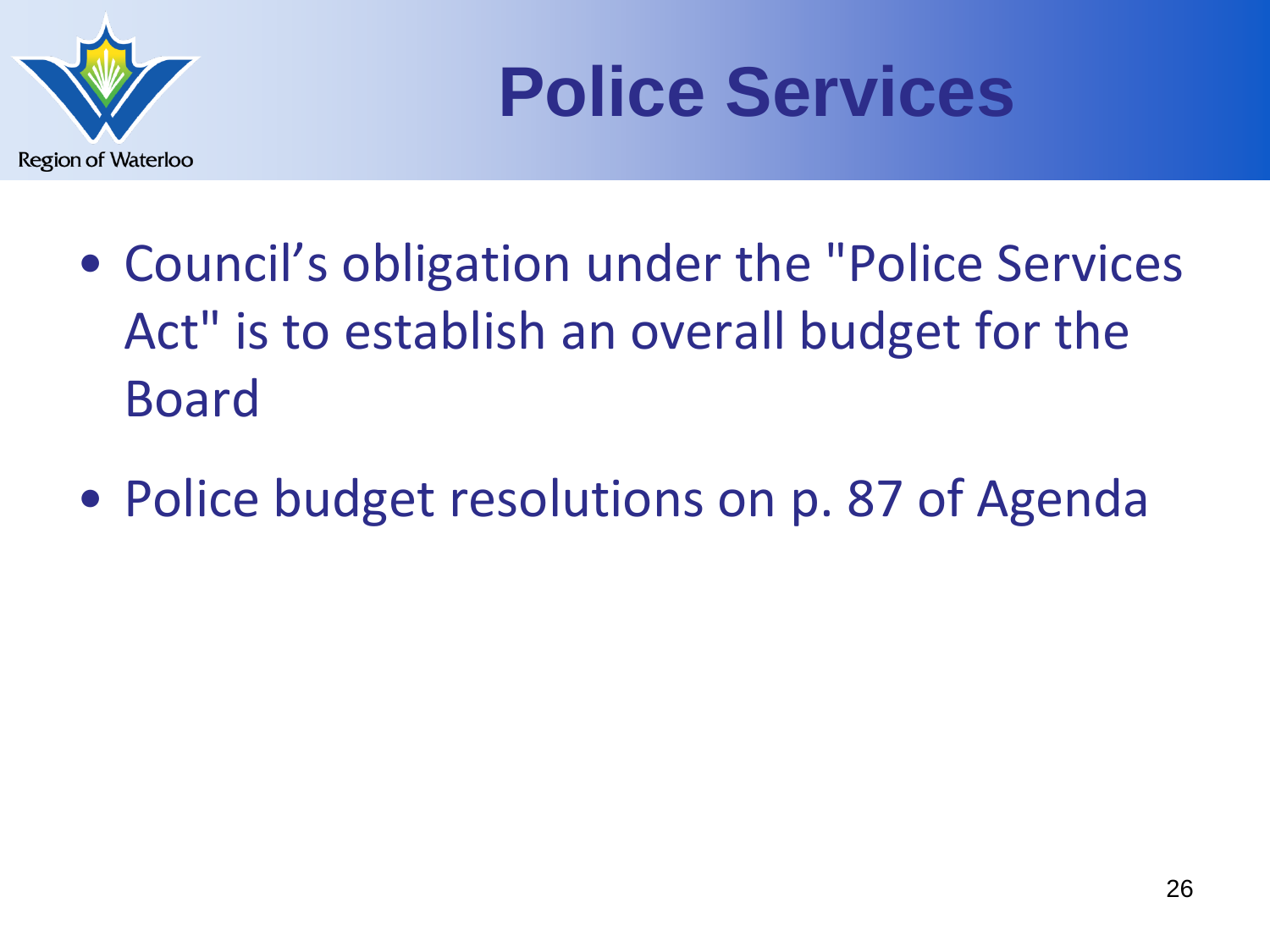

**Regional Library**

- Feb. 3, 2015: Library Committee approved the 2015 Budget for Waterloo Regional Library Services
- Tax levy of  $$2,493,121 4.5\%$  levy increase over 2014 Budget;
- Information paper on p. 26
- Library budget resolutions on p. 88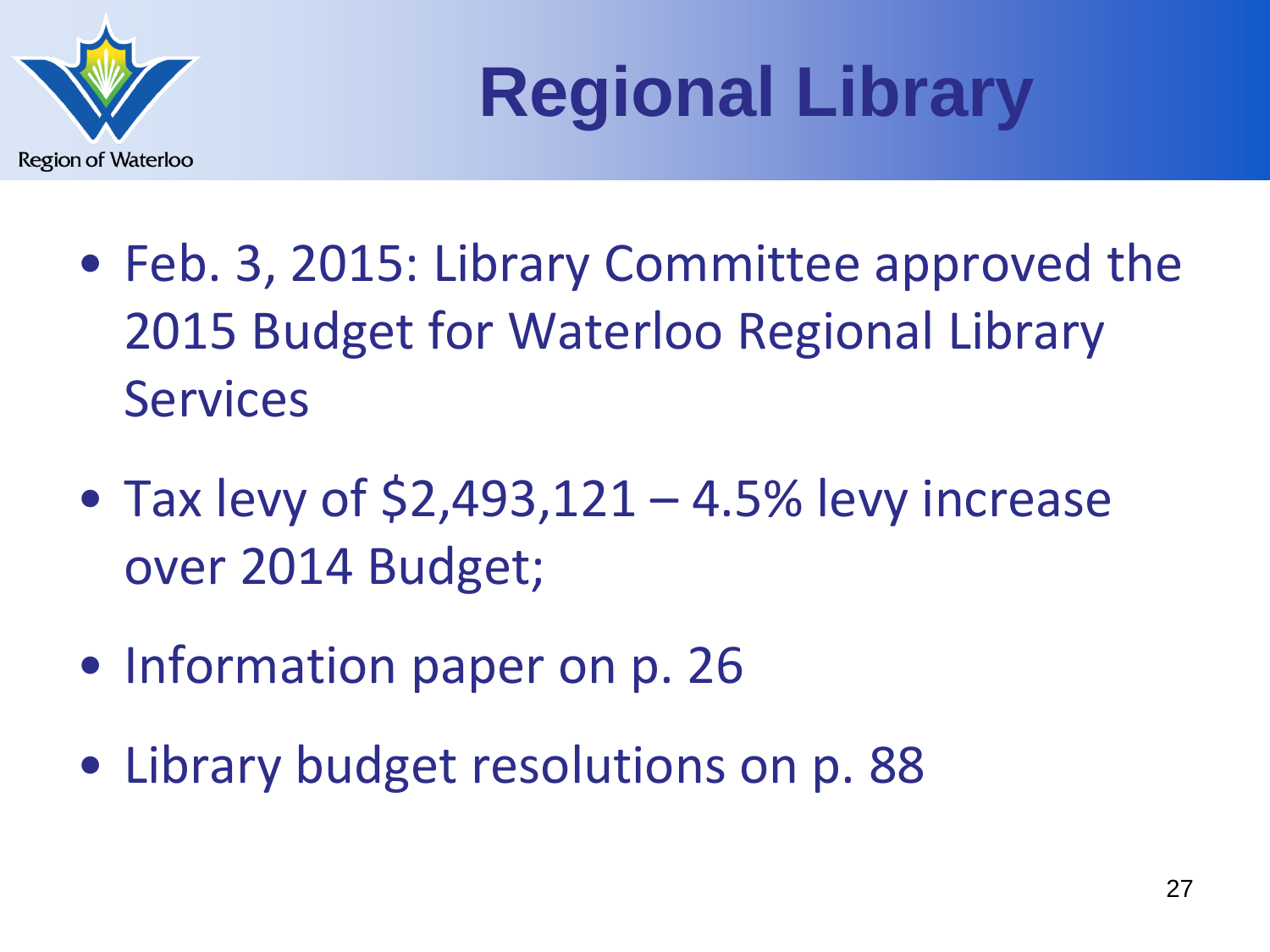

### **Budget Position March 4**

| <b>Status of Preliminary Tax Supported Operating</b><br><b>Position (including Budget Issues, Police and</b><br>Library) | <b>2015 Property</b><br><b>Tax Levy</b><br>(\$millions) | <b>2015 Tax</b><br>Rate %<br>Impact |
|--------------------------------------------------------------------------------------------------------------------------|---------------------------------------------------------|-------------------------------------|
| <b>Regional Programs, February 11</b>                                                                                    | \$301.675                                               | 1.67 %                              |
| <b>Regional Budget Issues</b>                                                                                            | 1.577                                                   | 0.36%                               |
| <b>Budget Position excluding Police Budget and</b><br><b>Library Committee adjustments</b>                               | \$303.252                                               | 2.03 %                              |
| Add: Library (area rated)                                                                                                | 2.493                                                   | 0.02%                               |
| Add: Police Services property tax levy                                                                                   | 145.610                                                 | 0.58%                               |
| <b>Staff Recommended Budget Position, March 4</b>                                                                        | \$451.355                                               | 2.63%                               |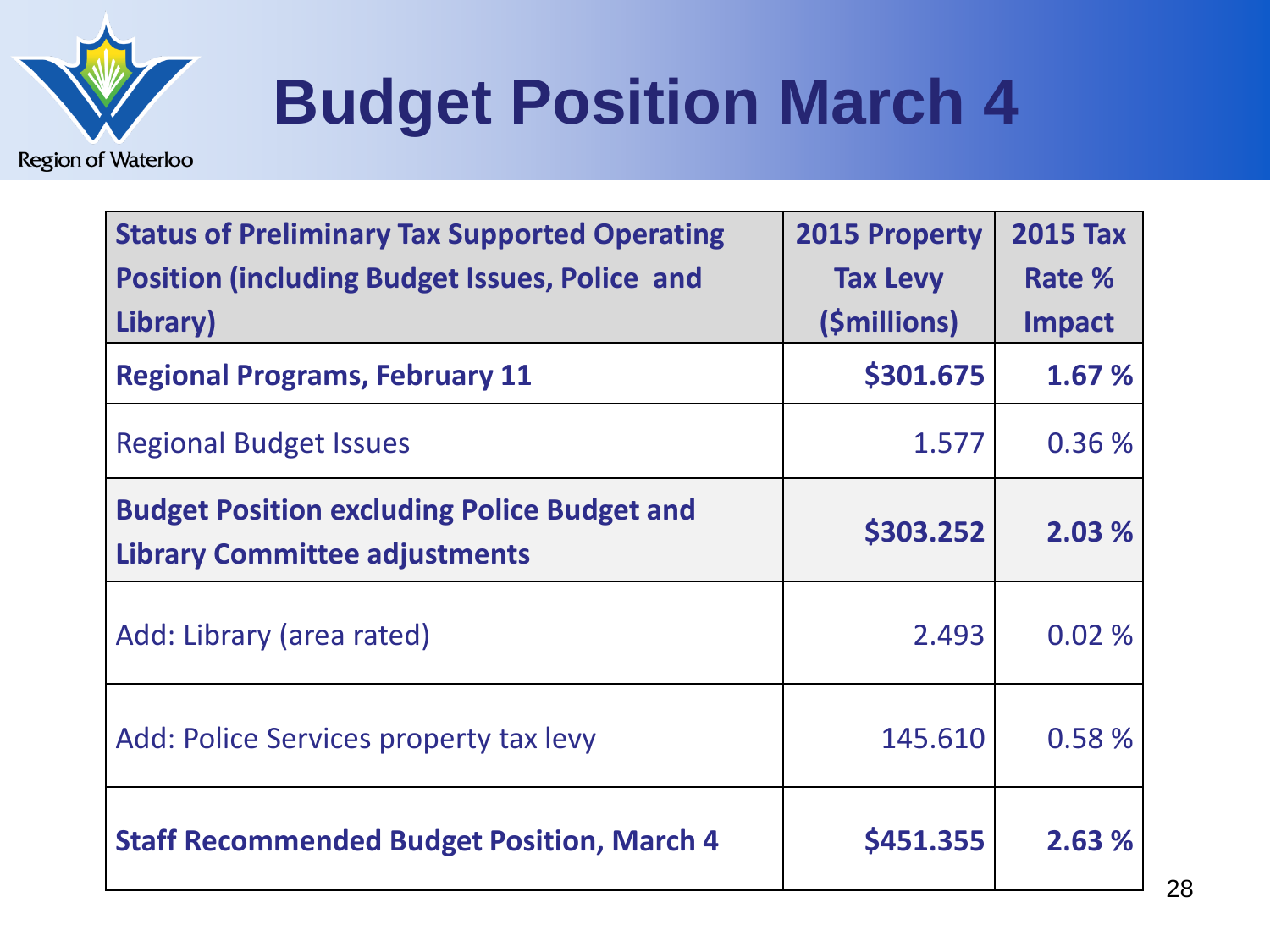

## **2015 Tax Impacts**

|                                         | Net cost of service levied to municipalities denoted with √ |              |              |              |              |              |          |
|-----------------------------------------|-------------------------------------------------------------|--------------|--------------|--------------|--------------|--------------|----------|
| <b>Service</b>                          | Cambridge                                                   | Kitchener    | Waterloo     | N. Dumfries  | Wellesley    | Wilmot       | Woolwich |
| <b>Conventional GRT route to Elmira</b> |                                                             |              |              |              |              |              |          |
| <b>Conventional GRT service</b>         | ✓                                                           | $\checkmark$ | $\checkmark$ |              |              |              |          |
| <b>Urban GRT Mobility Plus service</b>  | ✓                                                           | $\checkmark$ | $\checkmark$ |              |              |              |          |
| <b>Rapid Transit</b>                    | ✓                                                           | $\checkmark$ | $\checkmark$ |              |              |              |          |
| <b>Rural GRT Mobility Plus service</b>  |                                                             |              |              | $\checkmark$ | $\checkmark$ | $\checkmark$ |          |
| <b>All other Regional Services</b>      | $\checkmark$                                                | $\checkmark$ | $\checkmark$ | $\checkmark$ | $\checkmark$ | $\checkmark$ |          |
| <b>Police Services</b>                  | ✓                                                           | $\checkmark$ | $\checkmark$ | $\checkmark$ | $\checkmark$ | $\checkmark$ |          |
| <b>Library Services</b>                 |                                                             |              |              | ✓            | ✓            | ✓            |          |